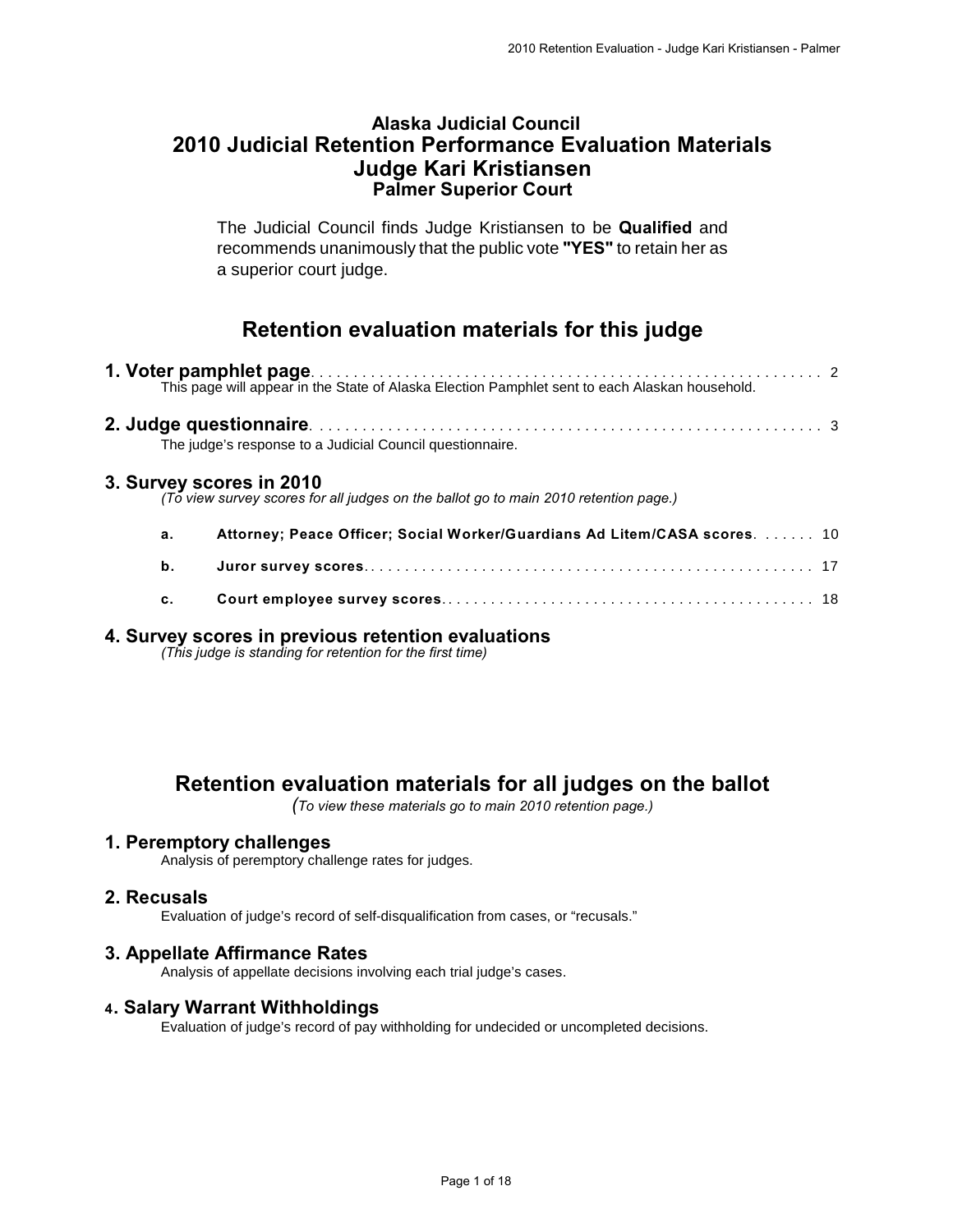# Alaska Judicial Council Recommendation Judge Kari Kristiansen, Superior Court, Palmer

#### **Judicial Council Recommendation 2010**

The Alaska Judicial Council is a non-partisan citizens' commission established by the Alaska constitution. Alaskan law requires the Council to evaluate judges' performance and authorizes the Council to recommend to voters whether judges should be retained in office. The Judicial Council reviews judges' integrity, diligence, legal ability, fairness, demeanor, ability to manage their caseloads, and overall performance of their judicial responsibilities in and out of the courtroom. The Judicial Council finds Judge Kristiansen to be *Qualified* and recommends unanimously that the public vote **"YES"** to retain her as a superior court judge.

#### **Judicial Council Evaluation**

The Judicial Council surveyed thousands of Alaskans including peace and probation officers, court employees, attorneys, jurors, social workers/guardians ad litem, and child advocates about the judges on the ballot. Respondents were asked to rate judicial performance and to submit comments. The Council also reviewed the ratings and observations of the Alaska Judicial Observers, independent community-based volunteers. The Council reviewed the judge's peremptory challenge, recusals, and appellate affirmance and reversal rates; any civil or criminal litigation involving the judge; APOC and court system conflict-of-interest statements; any disciplinary files involving the judge; and whether a judge's pay was withheld for an untimely decision. The Council reviewed other court records and investigated judicial conduct in specific cases. The Council interviewed some judges, attorneys, and court staff, and held a statewide public hearing to obtain comments about judges.

|               | <b>Attorney</b><br><b>Survey</b> | Peace<br><b>Officer</b><br><b>Survey</b> | Juror<br><b>Survey</b> | Court<br><b>Employee</b><br><b>Survey</b> | <b>Social Workers</b><br><b>Guardians ad Litem</b><br><b>CASAs</b> |
|---------------|----------------------------------|------------------------------------------|------------------------|-------------------------------------------|--------------------------------------------------------------------|
| Legal Ability | 3.6                              | ---                                      |                        | ---                                       | ---                                                                |
| Impartiality  | 3.7                              | 2.6                                      | 4.8                    | 4.4                                       | 3.8                                                                |
| Integrity     | 4.0                              | 2.9                                      |                        | 4.5                                       | 4.6                                                                |
| Temperament   | 3.7                              | 2.7                                      | 4.9                    | 4.4                                       | 4.0                                                                |
| Diligence     | 4.0                              | 3.1                                      | ---                    | 4.4                                       | 4.6                                                                |
| Overall       | 3.8                              | 2.5                                      | 4.8                    | 4.4                                       | 4.0                                                                |



 **1.0 = Poor** 

#### **Summary of Survey Information**

Survey respondents rated Judge Kristiansen on the categories summarized in the table above, using 5 as the highest rating possible. The attorney rating for Judge Kristiansen on overall performance was 3.8. Peace and probation officers gave Judge Kristiansen a rating of 2.5. Jurors rated her 4.8 overall, court employees gave her 4.4, and social workers, guardians ad litem and CASA volunteers rated her at 4.0.

# **Recommendation: Vote "YES" to retain Judge Kari Kristiansen**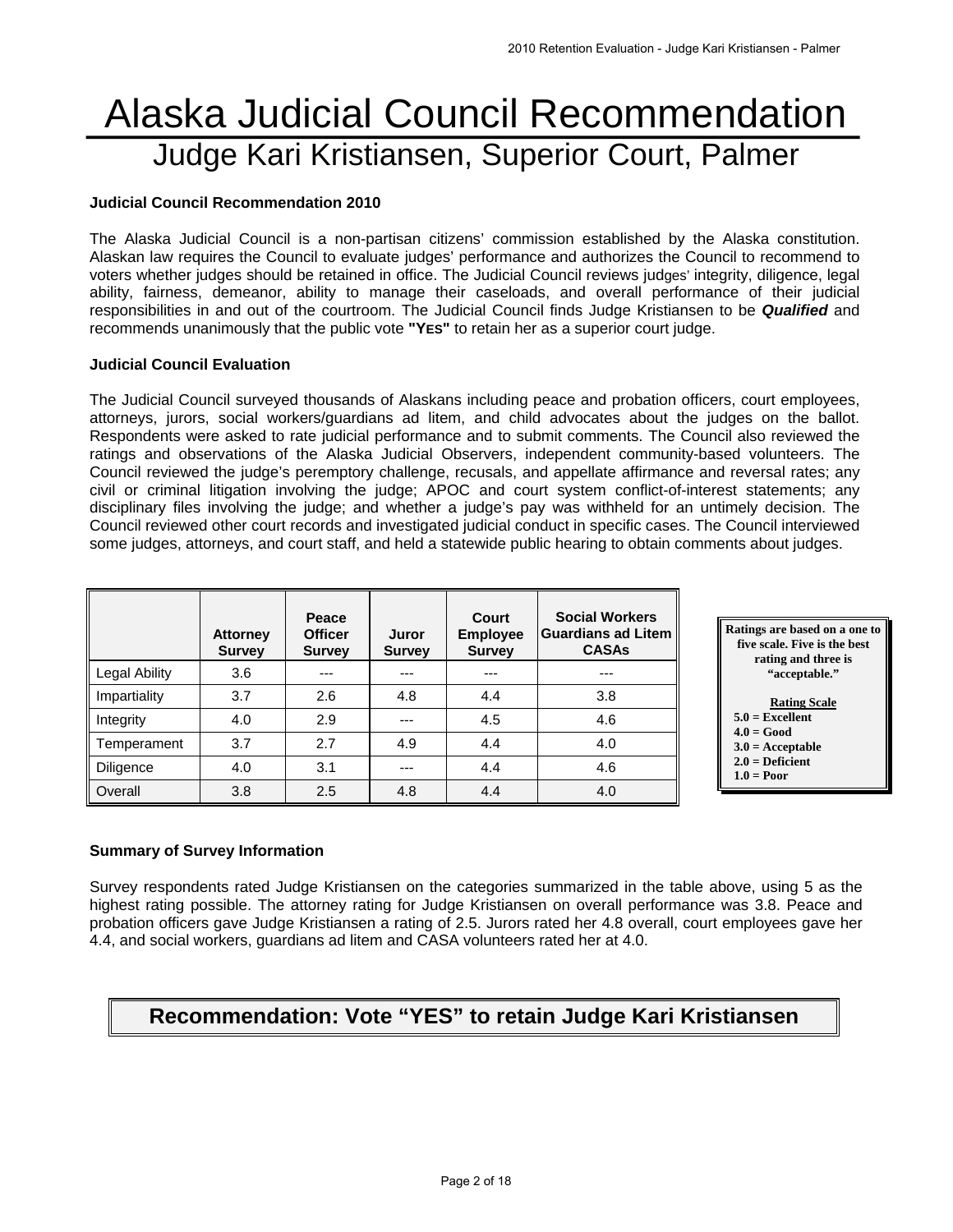**RECEIVED** 

NOV 30 2009

**ALASKA JUDICIAL COUNCIL** 

# **Alaska Judicial Council** Questionnaire

# **Trial Judge** 2010 Candidates for Judicial Retention

## October 22, 2009

Kari Kristiansen Palmer Superior Court Court Name

1. Please estimate your workload during your present term.

- 48 % civil cases  $b)$ 6 a)  $\overline{48}$  $%$  criminal cases  $\overline{2}$  $\overline{4}$ % court administrative work 100 % Total
	- # of jury trials/year

12  $\#$  of non-jury trials/year

# of administrative appeals/year

 $2.$ Please describe your participation on court/bar committees or other administrative activities during your current term of office.

I serve on two court committees - the No Dark Courtroom Committee which is aimed at providing better access to the court and to court decisions; and the New Judges Training Committee which develops an annual 2-day training curriculum for newer judges. I also serve as a mentor judge, maintain calendaring duties for Palmer court, facilitate school tours, and have been leading a working group to develop a therapeutic court for persons charged with Felony Driving Under the Influence.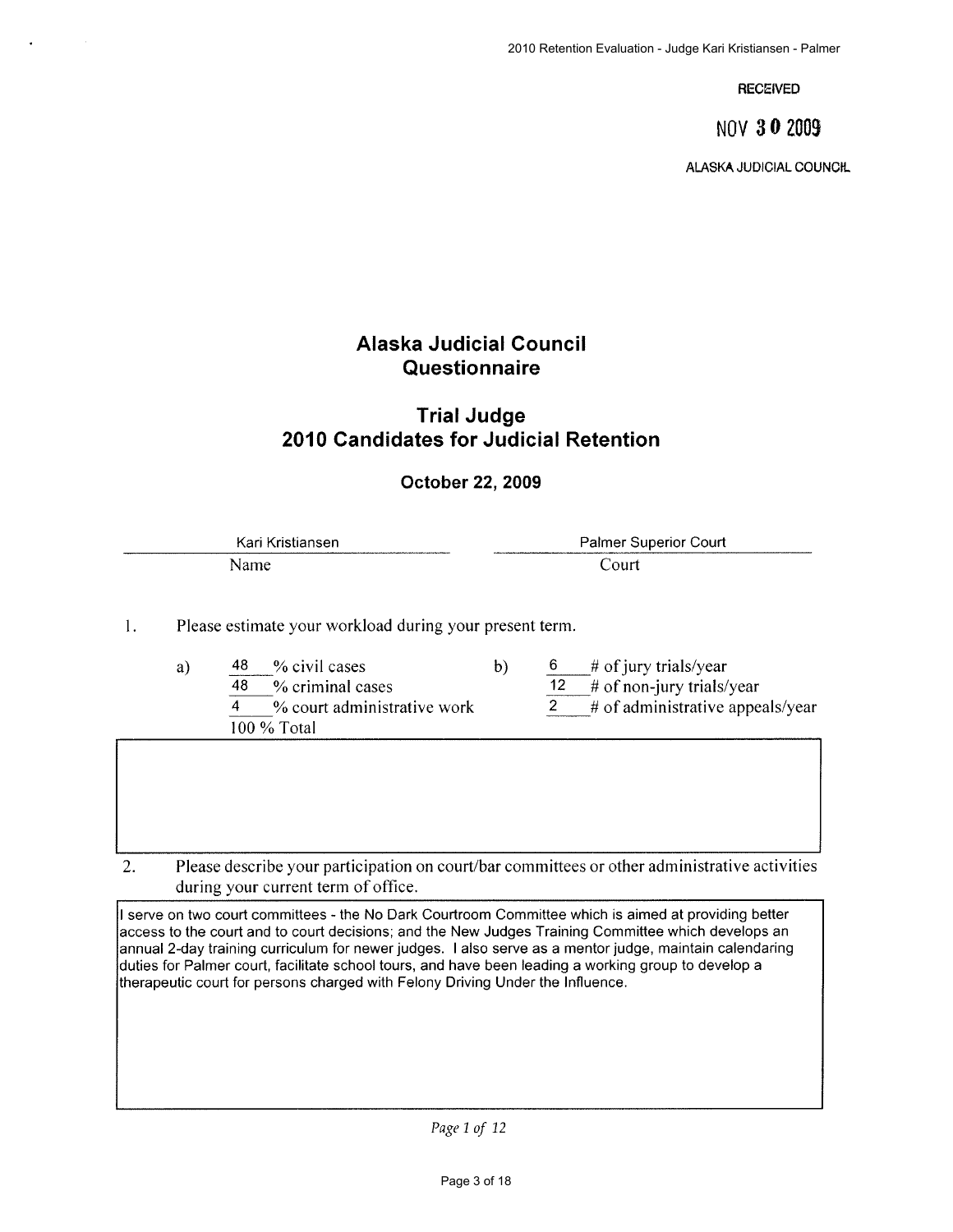$3<sub>1</sub>$ Please assess, in one or two paragraphs, your judicial performance during your present term. Appropriate areas of comment could include: satisfaction with your judicial role, specific contributions to the judiciary or the field of law, increases in legal knowledge and judicial skills, or other measures of judicial abilities that you believe to be important.

My goals are to improve my judicial performance, increase efficiency of judicial management, and promote public trust and confidence in the court. I strive to write orders that are clear and that adequately explain the decision, and that are based on the law and the facts. I am mindful of William Gladstone's famous quote "justice delayed is justice denied" and therefore make every attempt to schedule hearings and issue rulings in a timely fashion. For litigants without lawyers, I explain the court process and make available, when appropriate, copies of court system pamphlets to assist the litigants navigate the system.

I am working towards developing a pilot court project aimed at reducing recidivism in repeat DUI offenders, the Palmer Enhanced Probation Proiect. Traditional sentencing sanctions, including those for revocation of probation, have not been entirely effective for people caught driving while intoxicated. This is particularly true in cases involving repeat offenders. The project makes available additional resources for Felony DUI probations who fail on probation by employing best practices monitoring, fast track alcohol treatment, and immediate consequences for failure to comply. The hope is that this approach will reduce recidivism by detecting alcohol use quickly and imposing brief amounts of jail to encourage treatment compliance.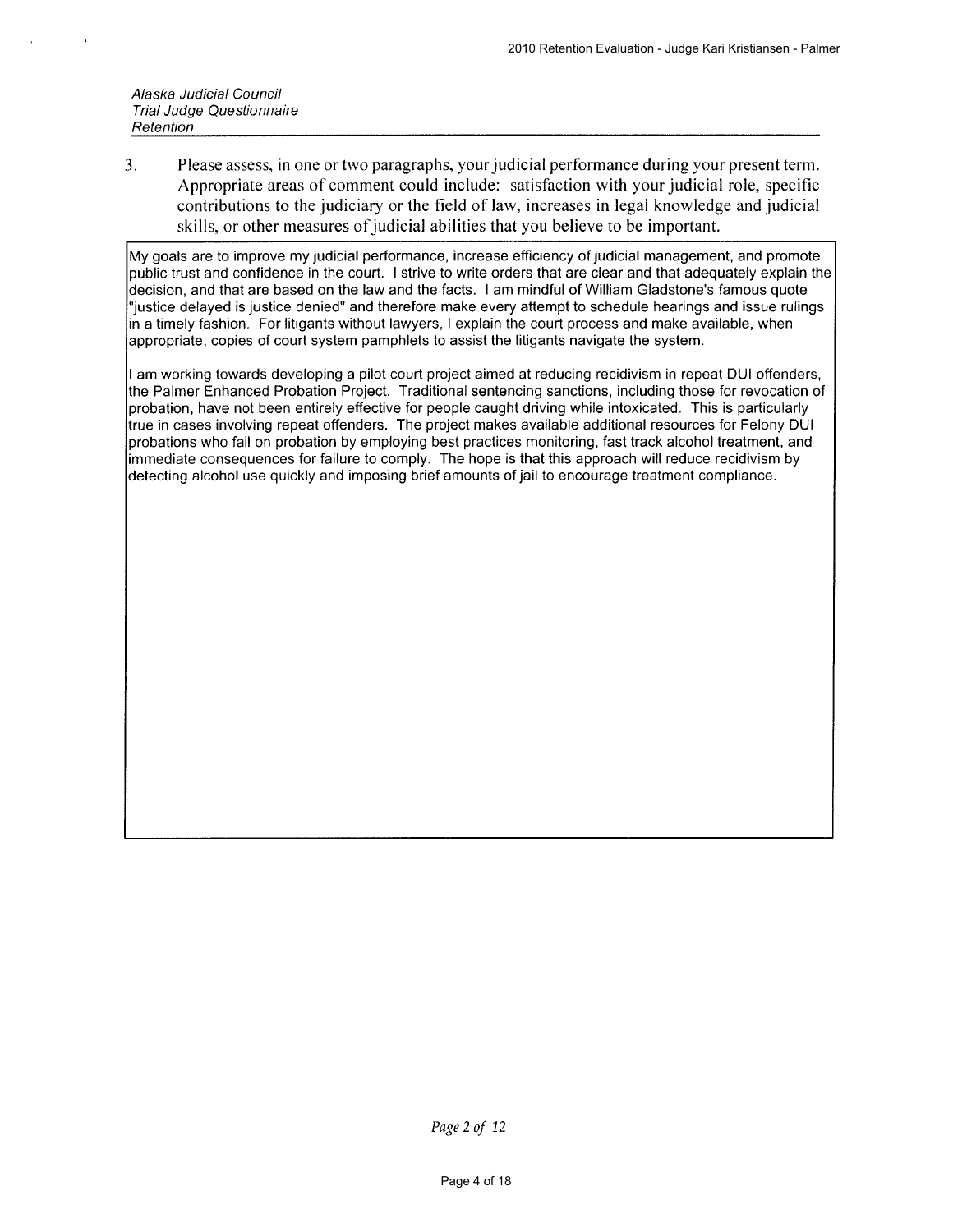- $\overline{4}$ . During your most recent term as a judge, have you:
	- $a)$ had a tax lien filed or other collection procedure instituted against you by federal, state, or local authorities?  $\Box$  Yes $\overline{\mathbf{M}}$
	- $b)$ been involved in a non-judicial capacity in any legal proceeding whether as a party or otherwise?  $\Box$  Yes  $\cancel{\Box}$  No
	- engaged in the practice of law (other than as a judge)?  $\Box$  Yes  $\blacktriangledown$  No  $c)$
	- held office in any political party?  $\mathbf{d}$  $\Box$  Yes  $\cancel{\Box}$  No
	- $e)$ held any other local state or federal office?  $\Box$  YesNO
	- $\hat{\mathbf{D}}$ had any complaints, charges or grievances filed against you with the Alaska Commission on Judicial Conduct, the Alaska Bar Association, or with the Alaska Court System that resulted in public proceedings or sanctions?  $\Box$  YesN $\Box$
- If your answer to any of the questions above is "yes," please give full details, including dates,  $5<sub>1</sub>$ facts, case numbers and outcomes.

6. Please provide any other information which you believe would assist the Council in conducting its evaluations and in preparing its recommendations for the 2010 retention elections.

I am passionate about providing judicial outreach to students interested in pursuing a legal career. I coordinate school tours and encourage students and classes from local schools and organizations to observe the courtroom, participate in mock trials, and meet with trial lawyers. I have previously participated in the Color of Justice program which provides legal career workshops to students of diversity and I encourage law clerks to provide additional mentoring for students enrolled in the program.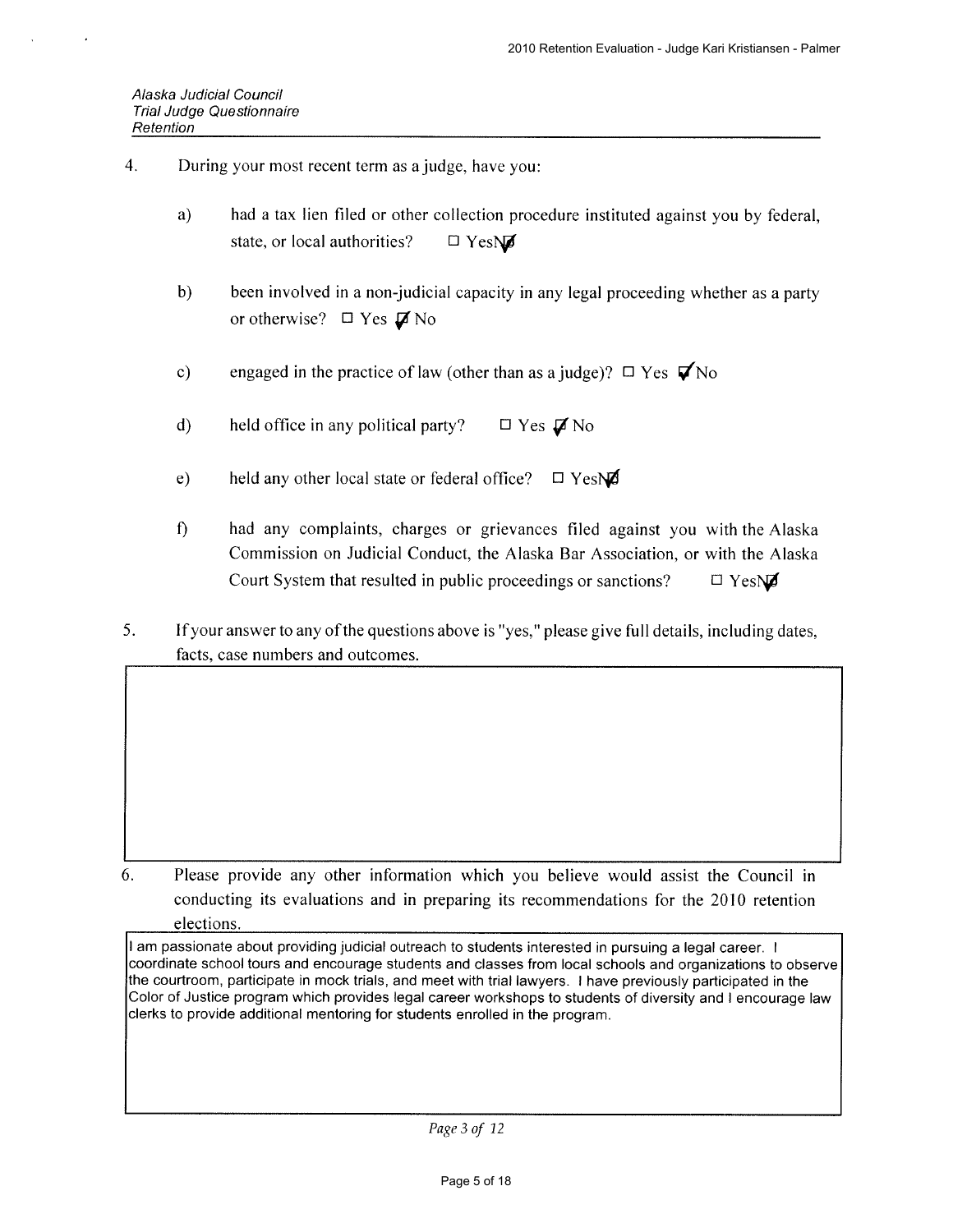$\lambda$ 

 $7.$ Please list your three most recent jury trials including case names and numbers. Please list the names, current addresses, including zip codes and suite numbers where applicable, and phone numbers of each attorney involved in these trials. (Attach additional pages if necessary.)

|                   |                                         | <b>Case Number 1</b>       |                                                                                                                                                                                                                                                                                                                                                                                                               |
|-------------------|-----------------------------------------|----------------------------|---------------------------------------------------------------------------------------------------------------------------------------------------------------------------------------------------------------------------------------------------------------------------------------------------------------------------------------------------------------------------------------------------------------|
| Case              | Name: State of Alaska                   |                            | Case Number: 3PA-09-204CR                                                                                                                                                                                                                                                                                                                                                                                     |
|                   | v. Kenneth Golsbury                     |                            |                                                                                                                                                                                                                                                                                                                                                                                                               |
|                   |                                         | <b>Attorneys Involved:</b> |                                                                                                                                                                                                                                                                                                                                                                                                               |
|                   | Name: Kerry Corliss (745-5027)          |                            | Name: Sam Westergren (745-5660)                                                                                                                                                                                                                                                                                                                                                                               |
|                   | Address: 11921 Palmer/Wasilla Hwy       |                            | Address: 269 E. Fireweed                                                                                                                                                                                                                                                                                                                                                                                      |
|                   | City, State, Zip: Palmer, AK 99645      |                            | City, State, Zip: Palmer, AK 99645                                                                                                                                                                                                                                                                                                                                                                            |
| Name:             |                                         |                            |                                                                                                                                                                                                                                                                                                                                                                                                               |
| Address:          |                                         |                            | Address:                                                                                                                                                                                                                                                                                                                                                                                                      |
| City, State, Zip. |                                         |                            | City, State, Zip: 2008. Exp. 2008. Exp. 2008. Exp. 2014. Exp. 2014. Exp. 2014. Exp. 2014. Exp. 2014. Exp. 2014.                                                                                                                                                                                                                                                                                               |
|                   |                                         | <b>Case Number 2</b>       |                                                                                                                                                                                                                                                                                                                                                                                                               |
| Case              | Name: State of Alaska                   |                            | Case Number: 3PA-09-797CR                                                                                                                                                                                                                                                                                                                                                                                     |
|                   | v. Adam Cardwell                        |                            |                                                                                                                                                                                                                                                                                                                                                                                                               |
|                   |                                         | <b>Attorneys Involved:</b> |                                                                                                                                                                                                                                                                                                                                                                                                               |
|                   | Name: Paul Roetman (745-5027)           |                            | Name: Gregory Parvin (376-2800)                                                                                                                                                                                                                                                                                                                                                                               |
|                   | Address: 11921 Palmer/Wasilla Hwy       |                            | Address: 1075 S. Check Street, Ste.212                                                                                                                                                                                                                                                                                                                                                                        |
|                   | City, State, Zip: Palmer, AK 99645      |                            | City, State, Zip: Wasilla, AK 99654                                                                                                                                                                                                                                                                                                                                                                           |
|                   |                                         |                            |                                                                                                                                                                                                                                                                                                                                                                                                               |
| Name:             |                                         |                            |                                                                                                                                                                                                                                                                                                                                                                                                               |
| Address:          |                                         |                            |                                                                                                                                                                                                                                                                                                                                                                                                               |
| City, State, Zip: |                                         |                            | City, State, Zip:                                                                                                                                                                                                                                                                                                                                                                                             |
|                   |                                         | <b>Case Number 3</b>       |                                                                                                                                                                                                                                                                                                                                                                                                               |
| Case              | Name: State of Alaska                   |                            | Case Number: 3PA-06-2426/27 CR                                                                                                                                                                                                                                                                                                                                                                                |
|                   | $\nu$ , Michael Hamilton and John Shook |                            |                                                                                                                                                                                                                                                                                                                                                                                                               |
|                   |                                         | <b>Attorneys Involved:</b> |                                                                                                                                                                                                                                                                                                                                                                                                               |
|                   | Name: Kerry Corliss (745-5027)          |                            | Name: Paul Maslakowski (745-0436)                                                                                                                                                                                                                                                                                                                                                                             |
|                   | Address: 11921 Palmer/Wasilla Hwy       |                            | Address: 1517 Industrial Way, Ste.1                                                                                                                                                                                                                                                                                                                                                                           |
|                   | City, State, Zip: Palmer, AK 99645      |                            | City, State, Zip: Palmer, AK 99645                                                                                                                                                                                                                                                                                                                                                                            |
|                   | Name: Sam Westergren (745-5660)         |                            |                                                                                                                                                                                                                                                                                                                                                                                                               |
|                   | Address: 268 E. Fireweed                |                            | Name: $\frac{1}{\sqrt{1-\frac{1}{2}}\sqrt{1-\frac{1}{2}}\sqrt{1-\frac{1}{2}}\sqrt{1-\frac{1}{2}}\sqrt{1-\frac{1}{2}}\sqrt{1-\frac{1}{2}}\sqrt{1-\frac{1}{2}}\sqrt{1-\frac{1}{2}}\sqrt{1-\frac{1}{2}}\sqrt{1-\frac{1}{2}}\sqrt{1-\frac{1}{2}}\sqrt{1-\frac{1}{2}}\sqrt{1-\frac{1}{2}}\sqrt{1-\frac{1}{2}}\sqrt{1-\frac{1}{2}}\sqrt{1-\frac{1}{2}}\sqrt{1-\frac{1}{2}}\sqrt{1-\frac{1}{2}}\sqrt{1-\frac{1}{2}}$ |
|                   | City, State, Zip: Palmer, AK 99645      | City, State, Zip:          | Address:                                                                                                                                                                                                                                                                                                                                                                                                      |
|                   |                                         |                            |                                                                                                                                                                                                                                                                                                                                                                                                               |

Page 4 of 12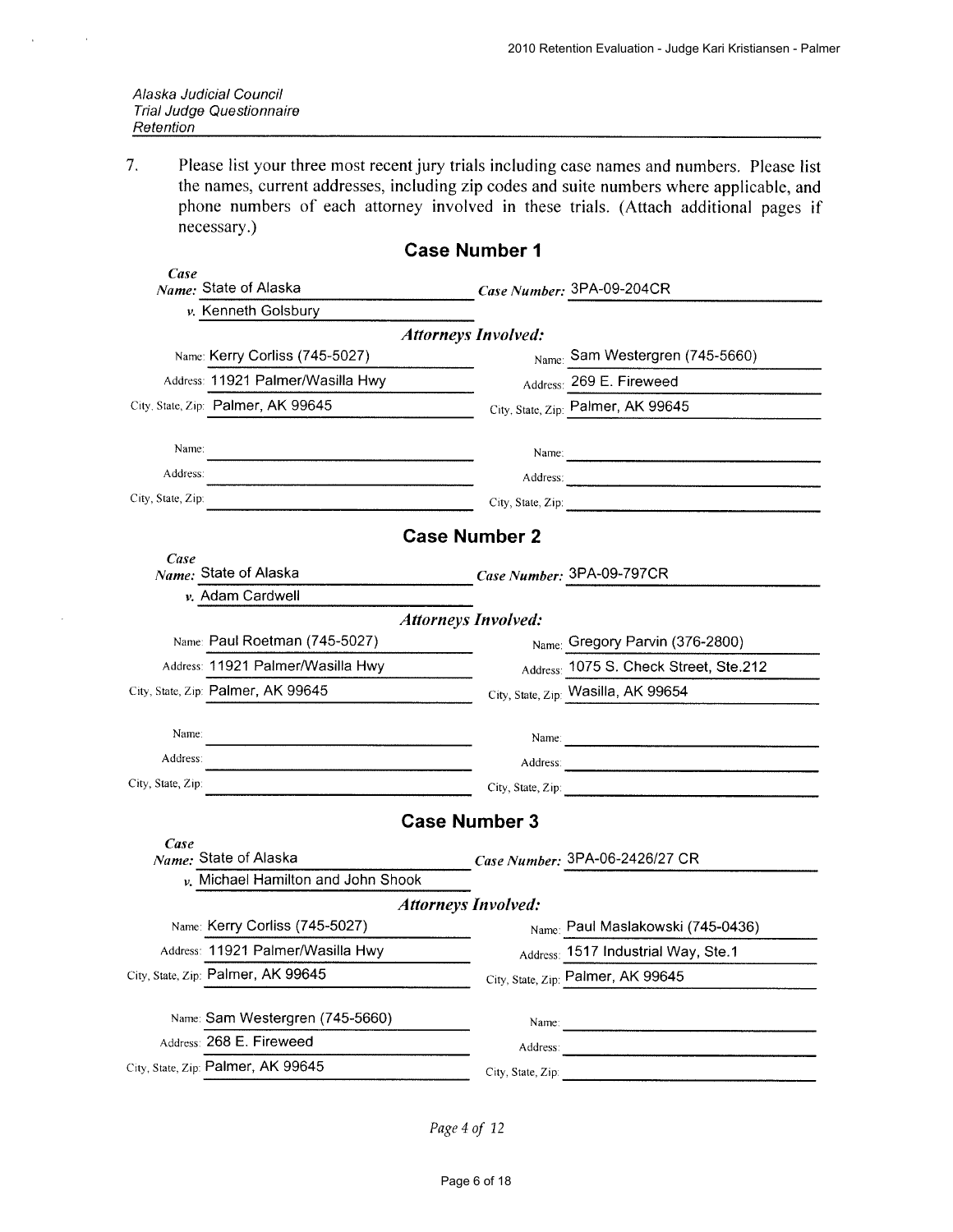| Alaska Judicial Council          |
|----------------------------------|
| <b>Trial Judge Questionnaire</b> |
| Retention                        |

8. Please list your three most recent non-jury trials including case names and numbers. Please list the names, current addresses, including zip codes and suite numbers where applicable, and phone numbers of each attorney involved in your three most recent non-jury trials. (Attach additional pages if necessary.)

| <b>Case Number 1</b> |                                           |                            |                                                                                                                                                                                                                                                                                                                                                                                                               |  |  |  |  |  |  |
|----------------------|-------------------------------------------|----------------------------|---------------------------------------------------------------------------------------------------------------------------------------------------------------------------------------------------------------------------------------------------------------------------------------------------------------------------------------------------------------------------------------------------------------|--|--|--|--|--|--|
| Case                 | $Name:$ ITMO E.D.                         | Case Number: 3PA-08-7CN    |                                                                                                                                                                                                                                                                                                                                                                                                               |  |  |  |  |  |  |
| v.                   |                                           | <b>Attorneys Involved:</b> |                                                                                                                                                                                                                                                                                                                                                                                                               |  |  |  |  |  |  |
|                      | Name: Shanna Johnston (745-8451)          |                            | Name: Laurel Bennett (745-5660)                                                                                                                                                                                                                                                                                                                                                                               |  |  |  |  |  |  |
|                      | Address: 11921 Palmer/Wasilla Hwy Ste.100 |                            | Address: 268 E. Fireweed                                                                                                                                                                                                                                                                                                                                                                                      |  |  |  |  |  |  |
|                      | City, State, Zip: Palmer, AK 99645        |                            | City, State, Zip: Palmer, AK 99645                                                                                                                                                                                                                                                                                                                                                                            |  |  |  |  |  |  |
|                      | Name: Krista Berghoff (746-0583)          |                            |                                                                                                                                                                                                                                                                                                                                                                                                               |  |  |  |  |  |  |
|                      | Address: 808 S. Bailey Street Ste.103     |                            |                                                                                                                                                                                                                                                                                                                                                                                                               |  |  |  |  |  |  |
|                      | City, State, Zip: Palmer, AK 99645        |                            | City, State, Zip: 2008. Experience of the State of Table 1. The State of Table 1. The State of Table 1. The State of Table 1. The State of Table 1. The State of Table 1. The State of Table 1. The State of Table 1. The Stat                                                                                                                                                                                |  |  |  |  |  |  |
|                      |                                           | <b>Case Number 2</b>       |                                                                                                                                                                                                                                                                                                                                                                                                               |  |  |  |  |  |  |
| Case                 | Name: Maxim Zidrashko                     |                            | Case Number: 3PA-09-1307CI                                                                                                                                                                                                                                                                                                                                                                                    |  |  |  |  |  |  |
|                      | v. Liliya Kurudimov                       |                            |                                                                                                                                                                                                                                                                                                                                                                                                               |  |  |  |  |  |  |
|                      |                                           | <b>Attorneys Involved:</b> |                                                                                                                                                                                                                                                                                                                                                                                                               |  |  |  |  |  |  |
|                      | Name: Marvin Clark (373-0121)             |                            | Name: Carmen Spiropoulos (746-2346)                                                                                                                                                                                                                                                                                                                                                                           |  |  |  |  |  |  |
|                      | Address: P.O. Box 874088                  |                            | Address: 248 S. Alaska Street                                                                                                                                                                                                                                                                                                                                                                                 |  |  |  |  |  |  |
|                      | City, State, Zip: Wasilla, AK 99687       |                            | City, State, Zip: Palmer, AK 99645                                                                                                                                                                                                                                                                                                                                                                            |  |  |  |  |  |  |
| Name:                |                                           |                            | Name: 2008. [2016] [2016] [2016] [2016] [2016] [2016] [2016] [2016] [2016] [2016] [2016] [2016] [2016] [2016] [2016] [2016] [2016] [2016] [2016] [2016] [2016] [2016] [2016] [2016] [2016] [2016] [2016] [2016] [2016] [2016]                                                                                                                                                                                 |  |  |  |  |  |  |
| Address:             |                                           |                            |                                                                                                                                                                                                                                                                                                                                                                                                               |  |  |  |  |  |  |
| City, State, Zip:    |                                           |                            | City, State, Zip: 2008. 2009. 2010. 2010. 2010. 2010. 2010. 2010. 2010. 2010. 2010. 2010. 2010. 2010. 2010. 20                                                                                                                                                                                                                                                                                                |  |  |  |  |  |  |
|                      |                                           | <b>Case Number 3</b>       |                                                                                                                                                                                                                                                                                                                                                                                                               |  |  |  |  |  |  |
| Case                 | Name: Michael Boyce                       |                            | Case Number: 3PA-08-1864Cl                                                                                                                                                                                                                                                                                                                                                                                    |  |  |  |  |  |  |
|                      | v. Nadine Boyce                           |                            |                                                                                                                                                                                                                                                                                                                                                                                                               |  |  |  |  |  |  |
|                      | <b>Attorneys Involved:</b>                |                            |                                                                                                                                                                                                                                                                                                                                                                                                               |  |  |  |  |  |  |
|                      | Name: Kenneth Goldman (746-2346)          |                            | Name: Karen Jennings (373-3722)                                                                                                                                                                                                                                                                                                                                                                               |  |  |  |  |  |  |
|                      | Address: 248 S. Alaska Street             |                            | Address: 1075 Check Street                                                                                                                                                                                                                                                                                                                                                                                    |  |  |  |  |  |  |
|                      | City, State, Zip: Palmer, AK 99645        |                            | City, State, Zip: Wasilla, AK 99654                                                                                                                                                                                                                                                                                                                                                                           |  |  |  |  |  |  |
| Name:                |                                           |                            | Name: $\frac{1}{\sqrt{1-\frac{1}{2}}\sqrt{1-\frac{1}{2}}\sqrt{1-\frac{1}{2}}\sqrt{1-\frac{1}{2}}\sqrt{1-\frac{1}{2}}\sqrt{1-\frac{1}{2}}\sqrt{1-\frac{1}{2}}\sqrt{1-\frac{1}{2}}\sqrt{1-\frac{1}{2}}\sqrt{1-\frac{1}{2}}\sqrt{1-\frac{1}{2}}\sqrt{1-\frac{1}{2}}\sqrt{1-\frac{1}{2}}\sqrt{1-\frac{1}{2}}\sqrt{1-\frac{1}{2}}\sqrt{1-\frac{1}{2}}\sqrt{1-\frac{1}{2}}\sqrt{1-\frac{1}{2}}\sqrt{1-\frac{1}{2}}$ |  |  |  |  |  |  |
| Address:             |                                           |                            | Address: Andreas Address:                                                                                                                                                                                                                                                                                                                                                                                     |  |  |  |  |  |  |
| City, State, Zip:    |                                           | City, State, Zip:          |                                                                                                                                                                                                                                                                                                                                                                                                               |  |  |  |  |  |  |
|                      |                                           |                            |                                                                                                                                                                                                                                                                                                                                                                                                               |  |  |  |  |  |  |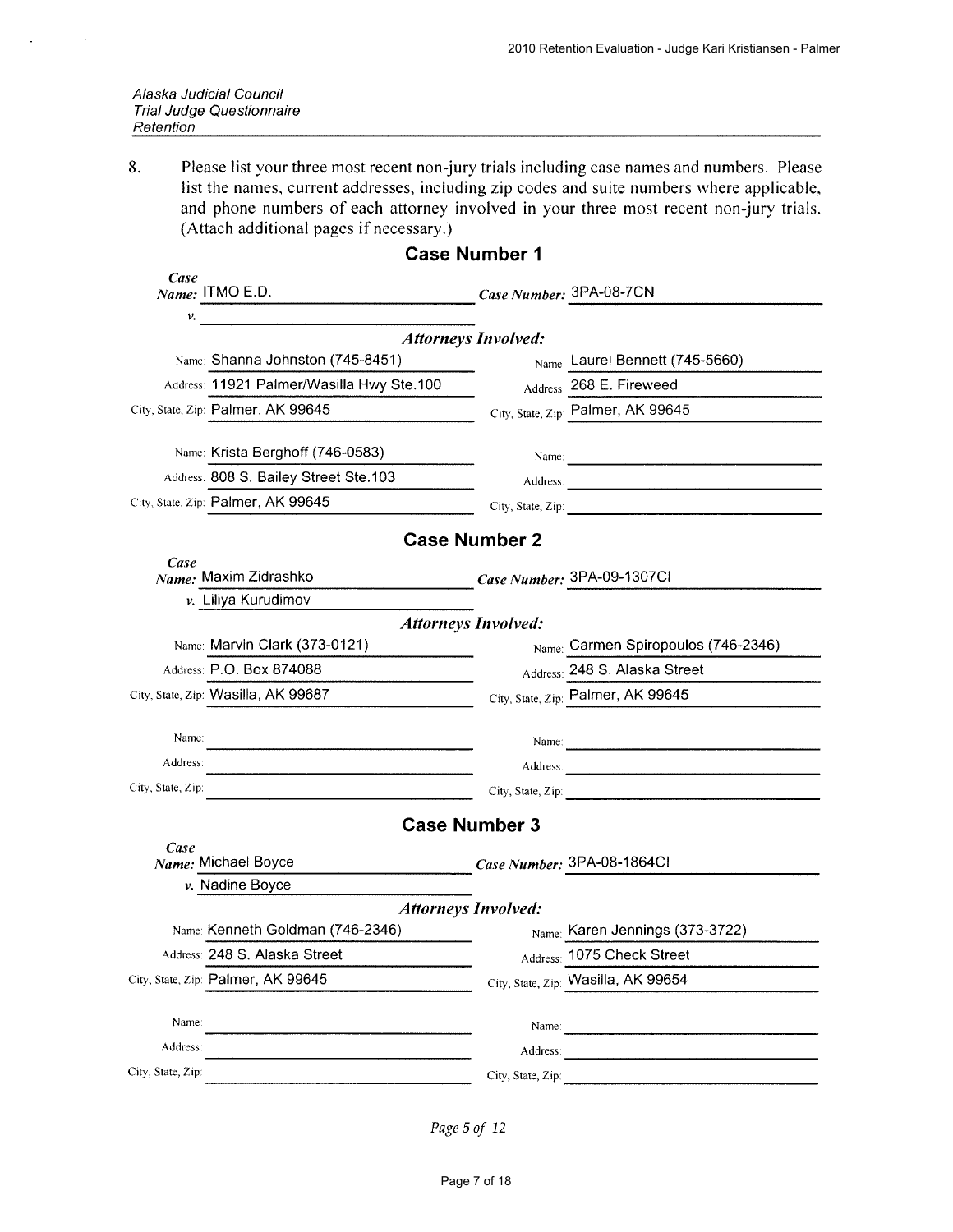| Alaska Judicial Council |                           |
|-------------------------|---------------------------|
|                         | Trial Judge Questionnaire |
| Retention               |                           |

9. Please list your three most recent cases, including case names and numbers, which did not go to trial, but on which you did significant work (such as settlement conference, hearings, motion work, etc.). Please list the names, current addresses, including zip codes and suite numbers where applicable, and phone numbers of each attorney involved these cases. (Attach additional pages if necessary.)

|                   |                                       | <b>Case Number 1</b>       |                                                                                                                                                                                                                                |
|-------------------|---------------------------------------|----------------------------|--------------------------------------------------------------------------------------------------------------------------------------------------------------------------------------------------------------------------------|
| Case              | Name: Robert Lupo                     |                            | Case Number: 3PA-07-2068CI                                                                                                                                                                                                     |
|                   | v. Palmer Lions Club                  |                            |                                                                                                                                                                                                                                |
|                   |                                       | <b>Attorneys Involved:</b> |                                                                                                                                                                                                                                |
|                   | Name: Gregory Grebe (277-0077)        |                            | Name: Sanford Gibbs (276-2050)                                                                                                                                                                                                 |
|                   | Address: 1400 W. Benson Blvd. Ste.120 |                            | Address: 821 N Street Ste.202                                                                                                                                                                                                  |
|                   | City, State, Zip: Anchorage, AK 99503 |                            | City, State, Zip: Anchorage, AK 99501                                                                                                                                                                                          |
| Name:             |                                       |                            | Name: 2008.000 million and 2008.000 million and 2008.000 million and 2008.000 million and 2008.000 million and 2008.000 million and 2008.000 million and 2008.000 million and 2008.000 million and 2008.000 million and 2008.0 |
| Address:          |                                       |                            | Address:                                                                                                                                                                                                                       |
| City, State, Zip: |                                       |                            | City, State, Zip:                                                                                                                                                                                                              |
|                   |                                       | <b>Case Number 2</b>       |                                                                                                                                                                                                                                |
| Case              | Name: Wolverine Supply, Inc.          |                            | Case Number: 3PA-07-1790CI                                                                                                                                                                                                     |
|                   | v. Fireman's Fund Ins. Co.            |                            |                                                                                                                                                                                                                                |
|                   |                                       | <b>Attorneys Involved:</b> |                                                                                                                                                                                                                                |
|                   | Name: L. Andrew Robinson (745-6332)   |                            | $_{\text{Name}:}$ Ryan Stewart (279-4506)                                                                                                                                                                                      |
|                   | Address: 348 E. Elmwood Avenue        |                            | Address: 1029 W. 3rd Avenue Ste.300                                                                                                                                                                                            |
|                   | City, State, Zip: Palmer, AK 99645    |                            | City, State, Zip: Anchorage, AK 99501                                                                                                                                                                                          |
|                   | Name: Brett von Gemmingen (278-5935)  |                            | Name: Ronald Clark/Nicholas Dazer                                                                                                                                                                                              |
|                   | Address: 637 W. 3rd Avenue            |                            | Address: 888 WE 5th Avenue                                                                                                                                                                                                     |
|                   | City, State, Zip: Anchorage, AK 99501 |                            | City, State, Zip: Portland, OR 97204 (503-228-6251)                                                                                                                                                                            |
|                   |                                       | <b>Case Number 3</b>       |                                                                                                                                                                                                                                |
| Case              | Name: State of Alaska                 |                            | Case Number: 3PA-04-1557CR                                                                                                                                                                                                     |
|                   | v. Carl Gage                          |                            |                                                                                                                                                                                                                                |
|                   |                                       | <b>Attorneys Involved:</b> |                                                                                                                                                                                                                                |
|                   | Name: Kerry Corliss (745-5027)        |                            | $_{\text{Name:}}$ Bruce Brown (745-5660)                                                                                                                                                                                       |
|                   | Address: 11921 Palmer/Wasilla Hwy.    |                            | Address: 268 E. Fireweed                                                                                                                                                                                                       |
|                   | City, State, Zip: Palmer, AK 99645    |                            | City, State, Zip: Palmer, AK 99645                                                                                                                                                                                             |
| Name:             |                                       |                            |                                                                                                                                                                                                                                |
| Address:          |                                       | Address:                   |                                                                                                                                                                                                                                |
| City, State, Zip: |                                       | City, State, Zip:          |                                                                                                                                                                                                                                |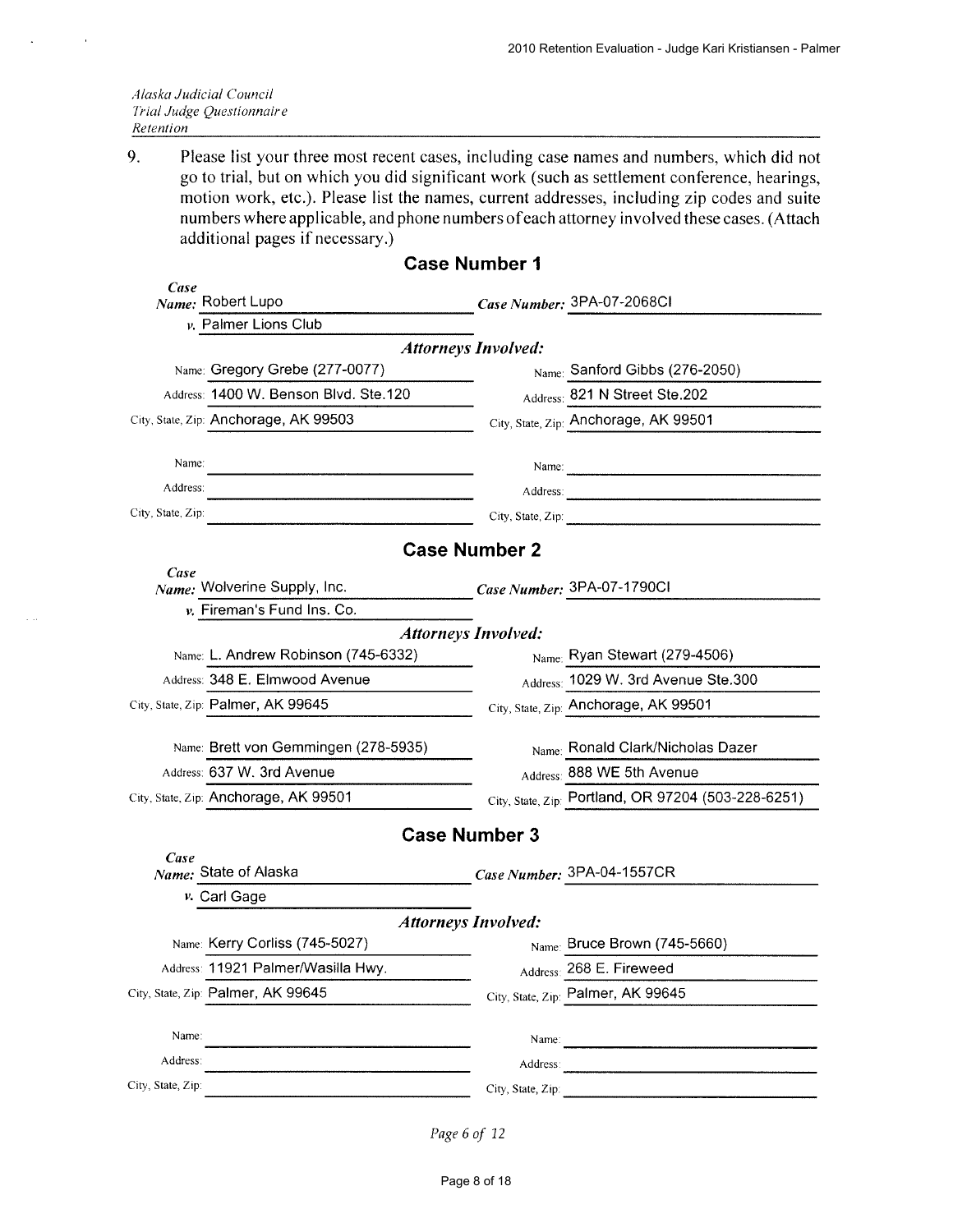| Alaska Judicial Council   |
|---------------------------|
| Trial Judge Questionnaire |
| Retention                 |

 $\ddot{\phantom{a}}$ 

 $10.$ Optional: If you deem it helpful to the Council, please list up to three other cases during your past term in which you believe your work was particularly noteworthy. Please list the names, current addresses, including zip codes and suite numbers where applicable, and phone numbers of each attorney involved in these cases. (Attach additional pages if necessary.)

|                                       | <b>Case Number 1</b>                                                                                                                                                                                                           |  |  |  |  |  |  |
|---------------------------------------|--------------------------------------------------------------------------------------------------------------------------------------------------------------------------------------------------------------------------------|--|--|--|--|--|--|
| Case Name: State of Alaska            | Case Number: 3PA-06-1957CR                                                                                                                                                                                                     |  |  |  |  |  |  |
| v. John Jemewouk                      |                                                                                                                                                                                                                                |  |  |  |  |  |  |
| <b>Attorneys Involved:</b>            |                                                                                                                                                                                                                                |  |  |  |  |  |  |
| Name: Suzanne Powell                  | Name: Philip Weidner (276-1200)                                                                                                                                                                                                |  |  |  |  |  |  |
| Address: (deceased)                   | Address: 330 L Street Ste.200                                                                                                                                                                                                  |  |  |  |  |  |  |
| City, State, Zip:                     | City, State, Zip: Anchorage, AK 99501                                                                                                                                                                                          |  |  |  |  |  |  |
|                                       |                                                                                                                                                                                                                                |  |  |  |  |  |  |
| Name:<br>Address:                     |                                                                                                                                                                                                                                |  |  |  |  |  |  |
|                                       | Address: 2008. 2008. 2009. 2009. 2009. 2009. 2009. 2009. 2009. 2009. 2009. 2009. 2009. 2009. 2009. 2009. 2009. 2009. 2009. 2009. 2009. 2009. 2009. 2009. 2009. 2009. 2009. 2009. 2009. 2009. 2009. 2009. 2009. 2009. 2009. 200 |  |  |  |  |  |  |
| City, State, Zip:                     |                                                                                                                                                                                                                                |  |  |  |  |  |  |
|                                       | <b>Case Number 2</b>                                                                                                                                                                                                           |  |  |  |  |  |  |
| Case Name: Gary McWhorter             | Case Number: 3PA-08-1242CI                                                                                                                                                                                                     |  |  |  |  |  |  |
| ν. Francis Neitzeγ                    |                                                                                                                                                                                                                                |  |  |  |  |  |  |
|                                       | <b>Attorneys Involved:</b>                                                                                                                                                                                                     |  |  |  |  |  |  |
| Name: David Edgren (272-3325)         | Name: Gregory Parvin (376-2800)                                                                                                                                                                                                |  |  |  |  |  |  |
| Address: 750 E. Fireweed Ln. #201     | Address: 1075 S. Check Street Ste.212                                                                                                                                                                                          |  |  |  |  |  |  |
| City, State, Zip: Anchorage, AK 99503 | City, State, Zip: Wasilla, AK 99654                                                                                                                                                                                            |  |  |  |  |  |  |
|                                       |                                                                                                                                                                                                                                |  |  |  |  |  |  |
| Name:                                 | Name: $\frac{1}{2}$                                                                                                                                                                                                            |  |  |  |  |  |  |
| Address:                              |                                                                                                                                                                                                                                |  |  |  |  |  |  |
| City, State, Zip:                     | City, State, Zip:                                                                                                                                                                                                              |  |  |  |  |  |  |
|                                       | <b>Case Number 3</b>                                                                                                                                                                                                           |  |  |  |  |  |  |
| Case Name: State of Alaska            | Case Number: 3PA-08-309CR                                                                                                                                                                                                      |  |  |  |  |  |  |
| v. Jammiean Kelly                     |                                                                                                                                                                                                                                |  |  |  |  |  |  |
|                                       | <b>Attorneys Involved:</b>                                                                                                                                                                                                     |  |  |  |  |  |  |
| Name: Paul Roetman (745-5027)         | Name: John Pharr (272-2525)                                                                                                                                                                                                    |  |  |  |  |  |  |
| Address: 11921 Palmer/Wasilla Hwy.    | Address: 733 W. 4th Avenue Ste.308                                                                                                                                                                                             |  |  |  |  |  |  |
| City, State, Zip: Palmer, AK 99645    | City, State, Zip: Anchorage, AK 99501                                                                                                                                                                                          |  |  |  |  |  |  |
|                                       |                                                                                                                                                                                                                                |  |  |  |  |  |  |
| Name:                                 | Name: Name: 2008. And 2008. The contract of the contract of the contract of the contract of the contract of the contract of the contract of the contract of the contract of the contract of the contract of the contract of th |  |  |  |  |  |  |
| Address:                              |                                                                                                                                                                                                                                |  |  |  |  |  |  |
| City, State, Zip:                     | City, State, Zip:                                                                                                                                                                                                              |  |  |  |  |  |  |
|                                       |                                                                                                                                                                                                                                |  |  |  |  |  |  |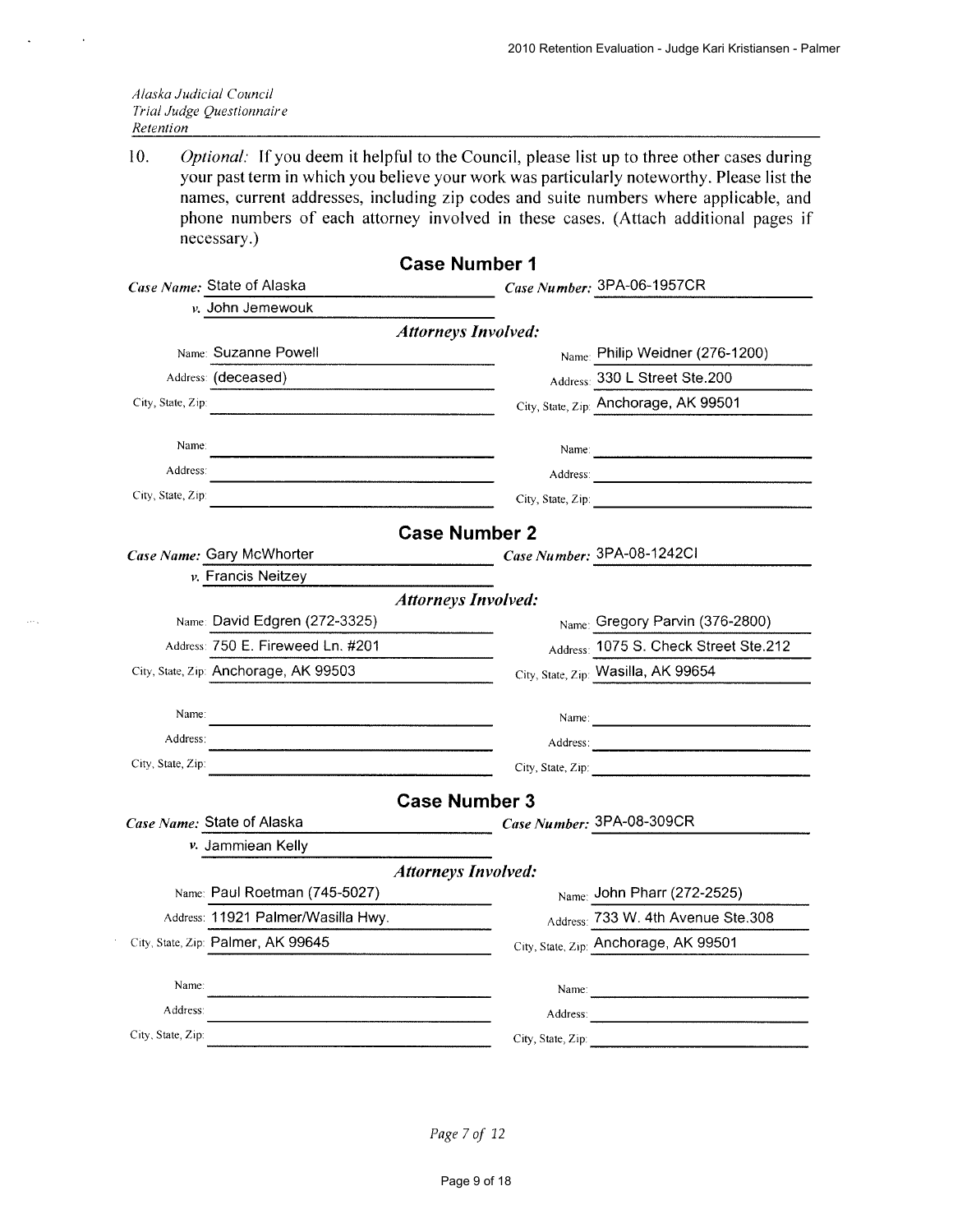# **Third Judicial District Kari Kristiansen - Palmer Superior Court**

#### **Summary Sheet and Detailed Survey Scores**

#### *Summary of survey information*

Judge Kristiansen's detailed survey scores follow. Attorneys rated her 3.8 on overall performance. Peace and probation officers rated her 2.5 overall, and social workers, Guardians ad Litem and CASA volunteers rated her 4.0 overall.

|               | <b>Attorney Survey</b><br>$N = 84$ | <b>Peace Officer</b><br><b>Survey</b><br>$N=19$ | <b>Social Workers</b><br><b>Guardians ad Litem</b><br><b>CASAs</b><br>$N=5$ |
|---------------|------------------------------------|-------------------------------------------------|-----------------------------------------------------------------------------|
| Legal Ability | 3.6                                | --                                              |                                                                             |
| Impartiality  | 3.7                                | 2.6                                             | 3.8                                                                         |
| Integrity     | 4.0                                | 2.9                                             | 4.6                                                                         |
| Temperament   | 3.7                                | 2.7                                             | 4.0                                                                         |
| Diligence     | 4.0                                | 3.1                                             | 4.6                                                                         |
| Overall       | 3.8                                | 2.5                                             | 4.0                                                                         |

#### *The Judicial Council's Evaluation Process*

State law requires the Judicial Council to evaluate each judge standing for retention, and to report its evaluations to the voters. The three surveys reported here are an important part of the Council's evaluations. The Council also considers survey ratings by jurors and court employees, public comments, and the ratings by the independent citizen volunteers at Alaska Judicial Observers. Along with the personal observations of the hundreds of people who had direct professional experience with the judge, the Council reviews any litigation involving the judge, conflict of interest records, public disciplinary files, and indicators of judicial performance such as appellate affirmances and reversals, and peremptory challenges and recusals. All of the evaluation information about the judge is on the Council's website at www.ajc.state.ak.us.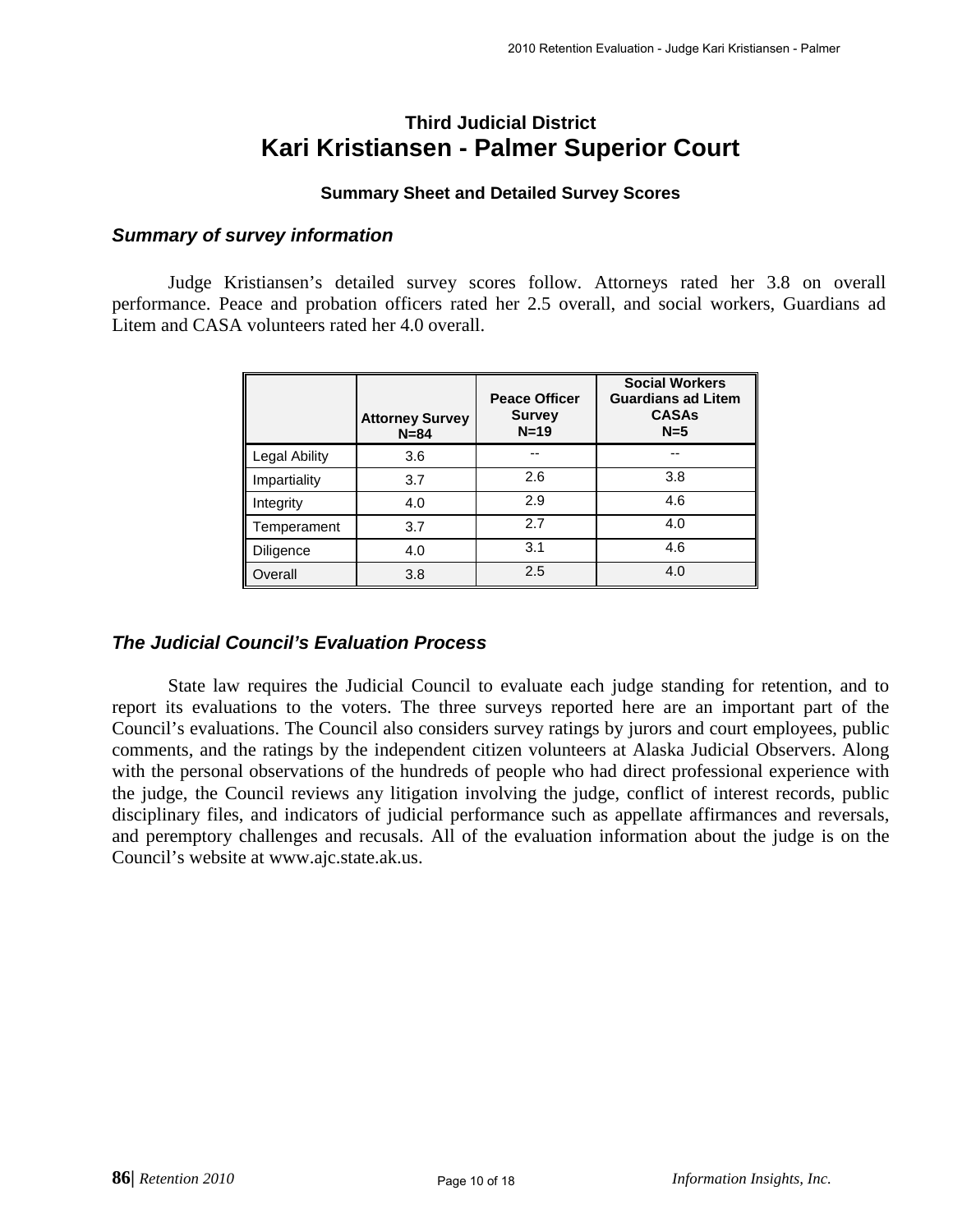# **Superior Court Judge Kari Kristiansen**

#### **A. Alaska Bar Association**

# **Demographic Description**

|                                  |                                       | $\mathbf N$    | $\frac{0}{0}$ |
|----------------------------------|---------------------------------------|----------------|---------------|
| <b>Type of Practice</b>          |                                       |                |               |
|                                  | No Response                           | $\overline{2}$ | 2.0%          |
|                                  | Private, Solo                         | 23             | 23.0%         |
|                                  | Private, 2-5 Attorneys                | 17             | 17.0%         |
|                                  | Private, 6+ Attorneys                 | $\overline{4}$ | 4.0%          |
|                                  | Private, Corporate Employee           | 3              | 3.0%          |
|                                  | Judge or Judicial Officer             | 17             | 17.0%         |
|                                  | Government                            | 31             | 31.0%         |
|                                  | Public Service Agency or Organization | 3              | 3.0%          |
|                                  | (Not Govt)                            |                |               |
|                                  | Other                                 | $-$            | 0.0%          |
| <b>Length of Alaska Practice</b> |                                       |                |               |
|                                  | No Response                           | $\overline{4}$ | 4.0%          |
|                                  | 5 Years or fewer                      | 13             | 13.0%         |
|                                  | 6 to 10 years                         | 15             | 15.0%         |
|                                  | 11 to 15 years                        | 16             | 16.0%         |
|                                  | 16 to 20 years                        | 15             | 15.0%         |
|                                  | 21 years or more                      | 37             | 37.0%         |
| <b>Gender</b>                    |                                       |                |               |
|                                  | No Response                           | $\overline{2}$ | 2.0%          |
|                                  | Male                                  | 58             | 58.0%         |
|                                  | Female                                | 40             | 40.0%         |
| <b>Cases Handled</b>             |                                       |                |               |
|                                  | No Response                           | $\overline{2}$ | 2.0%          |
|                                  | Prosecution                           | $\overline{7}$ | 7.0%          |
|                                  | <b>Mainly Criminal</b>                | 10             | 10.0%         |
|                                  | Mixed Criminal & Civil                | 30             | 30.0%         |
|                                  | <b>Mainly Civil</b>                   | 48             | 48.0%         |
|                                  | Other                                 | 3              | 3.0%          |
| <b>Location of Practice</b>      |                                       |                |               |
|                                  | No Response                           | $\overline{2}$ | 2.0%          |
|                                  | <b>First District</b>                 | $-$            | 0.0%          |
|                                  | <b>Second District</b>                | $\mathbf{1}$   | 1.0%          |
|                                  | <b>Third District</b>                 | 94             | 94.0%         |
|                                  | <b>Fourth District</b>                | 3              | 3.0%          |
|                                  | <b>Outside of Alaska</b>              | $-$            | 0.0%          |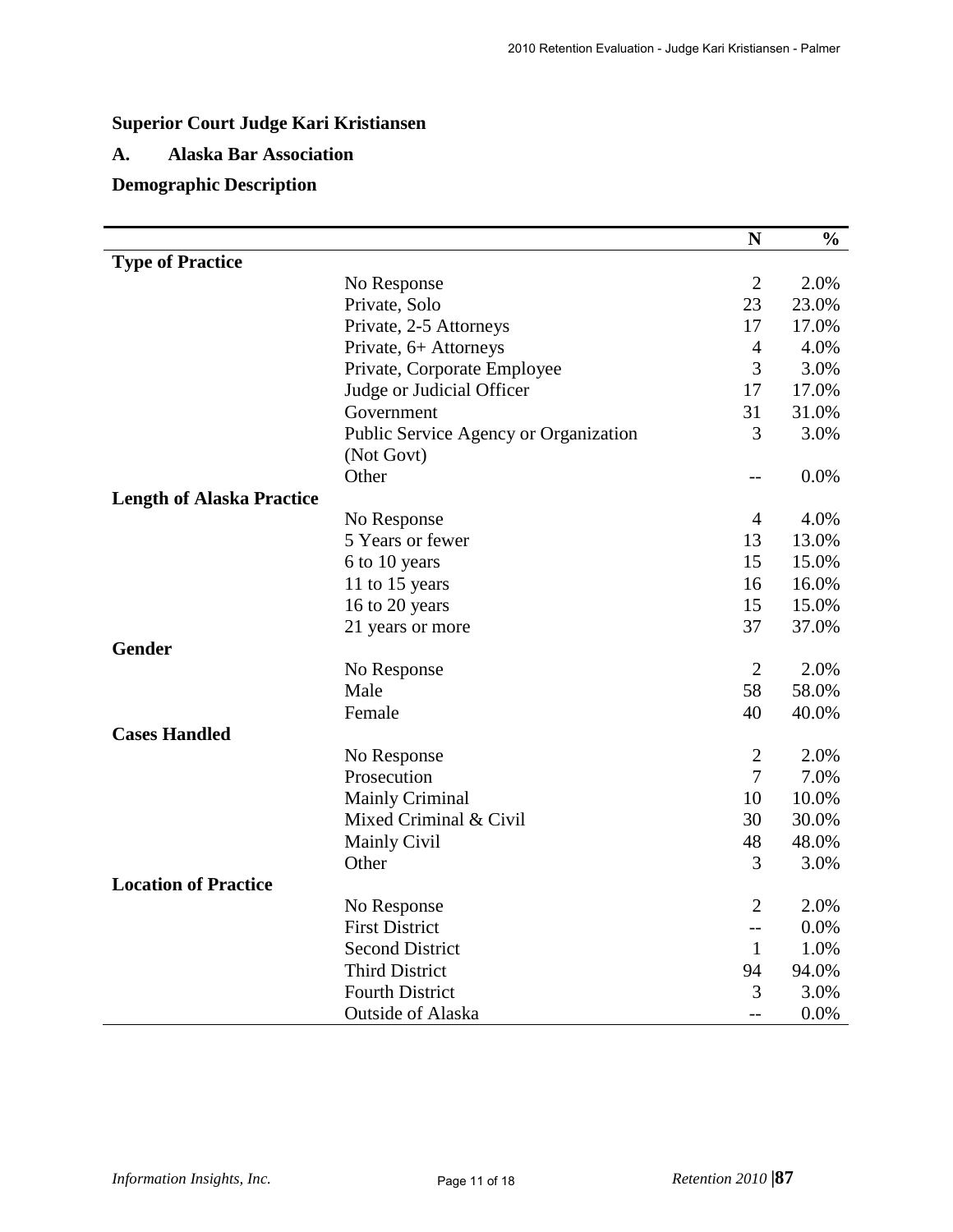|                                    | Legal<br>Impartiality/ |                  |                                               | <b>Judicial</b>  |                          |                  |                                               |                  |                          | <b>Overall</b>   |                          |                  |
|------------------------------------|------------------------|------------------|-----------------------------------------------|------------------|--------------------------|------------------|-----------------------------------------------|------------------|--------------------------|------------------|--------------------------|------------------|
|                                    | <b>Ability</b>         |                  | <b>Fairness</b>                               |                  | <b>Integrity</b>         |                  | <b>Temperament</b>                            |                  | <b>Diligence</b>         |                  | <b>Evaluation</b>        |                  |
|                                    | Mean                   | N                | Mean                                          | N                | Mean                     | N                | Mean                                          | N                | Mean                     | N                | Mean                     | N                |
| <b>Basis for Evaluation</b>        |                        |                  |                                               |                  |                          |                  |                                               |                  |                          |                  |                          |                  |
| No Response                        |                        | $\boldsymbol{0}$ |                                               | $\sqrt{2}$       |                          | $\overline{2}$   |                                               | $\overline{2}$   |                          | $\mathfrak s$    |                          | 1                |
| <b>Direct Professional</b>         | 3.6                    | 84               | 3.7                                           | 82               | 4.0                      | 82               | 3.7                                           | 82               | 4.0                      | 79               | 3.8                      | 83               |
| <b>Professional Reputation</b>     | 3.3                    | 10               | 3.3                                           | 10               | 3.7                      | 10               | 3.5                                           | 10               | 3.8                      | 10               | 3.4                      | 10               |
| <b>Other Personal Contacts</b>     | 3.7                    | 3                | 4.7                                           | 3                | 5.0                      | 3                | 5.0                                           | 3                | 5.0                      | 3                | 4.5                      | $\overline{4}$   |
| <b>Type of Practice</b>            |                        |                  |                                               |                  |                          |                  |                                               |                  |                          |                  |                          |                  |
| No Response                        |                        | $\boldsymbol{0}$ |                                               | $\boldsymbol{0}$ |                          | $\mathbf{1}$     |                                               | $\mathbf{1}$     |                          | $\mathbf{1}$     |                          | $\boldsymbol{0}$ |
| Private, Solo                      | 4.0                    | 22               | 3.9                                           | 22               | 4.3                      | 22               | 4.1                                           | 22               | 4.2                      | 22               | 4.0                      | 21               |
| Private, 2-5 Attorneys             | 3.1                    | 15               | 3.4                                           | 14               | 3.7                      | 14               | 3.2                                           | 15               | 3.3                      | 13               | 3.3                      | 15               |
| Private, 6+ Attorneys              | 3.0                    | 4                | 2.8                                           | $\overline{4}$   | 3.3                      | $\overline{4}$   | 2.8                                           | $\overline{4}$   | 2.8                      | 4                | 3.0                      | 4                |
| Private, Corporate Employee        | 2.0                    | $\overline{c}$   | 2.5                                           | $\overline{c}$   | 2.5                      | $\overline{c}$   | 2.5                                           | $\overline{c}$   | 3.5                      | $\overline{c}$   | 2.5                      | $\overline{c}$   |
| Judge or Judicial Officer          | 4.4                    | 16               | 4.5                                           | 16               | 4.7                      | 15               | 4.4                                           | 15               | 4.8                      | 15               | 4.6                      | 16               |
| Government                         | 3.3                    | 21               | 3.5                                           | 20               | 3.7                      | 21               | 3.4                                           | 20               | 3.8                      | 19               | 3.5                      | 21               |
| Public Service Agency or           |                        |                  |                                               |                  |                          |                  |                                               |                  |                          |                  |                          |                  |
| Organization (Not Govt)            | 4.3                    | 3                | 3.7                                           | 3                | 4.0                      | 3                | 3.7                                           | $\mathfrak{Z}$   | 4.3                      | 3                | 4.3                      | 3                |
| Other                              | $- -$                  | $\boldsymbol{0}$ | --                                            | $\boldsymbol{0}$ | $\overline{a}$           | $\boldsymbol{0}$ | $- -$                                         | $\boldsymbol{0}$ | $\overline{\phantom{a}}$ | $\mathbf{0}$     | ÷-                       | $\boldsymbol{0}$ |
| <b>Years of Practice in Alaska</b> |                        |                  |                                               |                  |                          |                  |                                               |                  |                          |                  |                          |                  |
| No Response                        |                        | $\boldsymbol{0}$ |                                               | $\boldsymbol{0}$ |                          | $\boldsymbol{0}$ |                                               | 1                |                          | $\boldsymbol{0}$ |                          | $\boldsymbol{0}$ |
| 5 Years or fewer                   | 3.3                    | 12               | 3.6                                           | 11               | 3.9                      | 11               | 3.3                                           | 12               | 3.7                      | 11               | 3.2                      | 12               |
| 6 to 10 years                      | 2.9                    | 12               | 3.3                                           | 12               | 3.3                      | 12               | 3.2                                           | 12               | 3.6                      | 12               | 3.3                      | 11               |
| 11 to 15 years                     | 4.1                    | 15               | 3.9                                           | 15               | 4.4                      | 14               | 3.9                                           | 15               | 4.4                      | 12               | 4.1                      | 15               |
| 16 to 20 years                     | 3.7                    | 13               | 3.9                                           | 12               | 4.1                      | 13               | 3.8                                           | 12               | 4.1                      | 12               | 3.9                      | 13               |
| 21 years or more                   | 3.9                    | 29               | 3.8                                           | 29               | 4.2                      | 29               | 3.9                                           | 28               | 4.1                      | 29               | 4.0                      | 29               |
| <b>Gender</b>                      |                        |                  |                                               |                  |                          |                  |                                               |                  |                          |                  |                          |                  |
| No Response                        |                        | $\boldsymbol{0}$ |                                               | $\mathbf{2}$     |                          | 2                |                                               | $\mathbf{1}$     |                          | 4                |                          | $\boldsymbol{0}$ |
| Male                               | 3.4                    | 51               | 3.6                                           | 49               | 3.9                      | 49               | 3.6                                           | 50               | 3.8                      | 47               | 3.6                      | 51               |
| Female                             | 3.9                    | 32               | 3.9                                           | 32               | 4.1                      | 32               | 3.8                                           | 31               | 4.2                      | 31               | 4.1                      | 31               |
| <b>Cases Handled</b>               |                        |                  |                                               |                  |                          |                  |                                               |                  |                          |                  |                          |                  |
| No Response                        |                        | $\Omega$         |                                               | 2                |                          |                  |                                               |                  |                          | 2                |                          |                  |
| Prosecution                        | 3.0                    | 5                | 3.2                                           | 5                | 3.2                      | 5                | 3.0                                           | $\sqrt{5}$       | 3.0                      | 4                | 3.2                      | 5                |
| Mainly Criminal                    | 3.2                    | 9                | 3.4                                           | 9                | 3.7                      | 9                | 3.2                                           | 9                | 3.9                      | 8                | 3.4                      | 9                |
| Mixed Criminal & Civil             | 4.0                    | 25               | 3.8                                           | 25               | 4.3                      | 24               | 3.8                                           | 24               | 4.3                      | 24               | 4.0                      | 25               |
| Mainly Civil                       | 3.6                    | 41               | 3.7                                           | 39               | 4.0                      | 40               | 3.7                                           | 40               | 3.9                      | 39               | 3.7                      | 40               |
| Other                              | 4.0                    | 3                | 4.7                                           | 3                | 4.7                      | 3                | 4.3                                           | 3                | 5.0                      | 3                | 4.7                      | 3                |
| <b>Location of Practice</b>        |                        |                  |                                               |                  |                          |                  |                                               |                  |                          |                  |                          |                  |
| No Response                        |                        | $\boldsymbol{0}$ |                                               | $\sqrt{2}$       |                          | $\overline{c}$   |                                               | $\boldsymbol{2}$ |                          | 5                |                          | 1                |
| <b>First District</b>              | $-$                    | $\boldsymbol{0}$ | $\mathord{\hspace{1pt}\text{--}\hspace{1pt}}$ | $\boldsymbol{0}$ | $\overline{\phantom{a}}$ | $\boldsymbol{0}$ | $\mathord{\hspace{1pt}\text{--}\hspace{1pt}}$ | $\boldsymbol{0}$ | $\overline{\phantom{a}}$ | $\boldsymbol{0}$ | $\overline{\phantom{m}}$ | $\boldsymbol{0}$ |
| <b>Second District</b>             | 4.0                    | 1                | 4.0                                           | $\mathbf{1}$     | 4.0                      | $\mathbf{1}$     | 3.0                                           | $\mathbf{1}$     | 2.0                      | 1                | 3.0                      | 1                |
| <b>Third District</b>              | 3.7                    | 79               | 3.8                                           | 77               | 4.1                      | 77               | 3.7                                           | 77               | 4.1                      | 74               | 3.8                      | 78               |
| Fourth District                    | 2.7                    | $\mathfrak{Z}$   | 2.7                                           | 3                | 2.7                      | $\mathfrak{Z}$   | 2.7                                           | 3                | 2.7                      | 3                | 2.7                      | 3                |
| Outside of Alaska                  | --                     | $\boldsymbol{0}$ | $\overline{\phantom{a}}$                      | $\boldsymbol{0}$ | $\overline{\phantom{a}}$ | $\boldsymbol{0}$ | $\overline{\phantom{a}}$                      | $\boldsymbol{0}$ | --                       | $\boldsymbol{0}$ | --                       | $\boldsymbol{0}$ |

#### **Judge Kari Kristiansen: Detailed Information Responses Alaska Bar Association Members**

Note: Ratings for only those respondents who reported direct professional experience with the judge.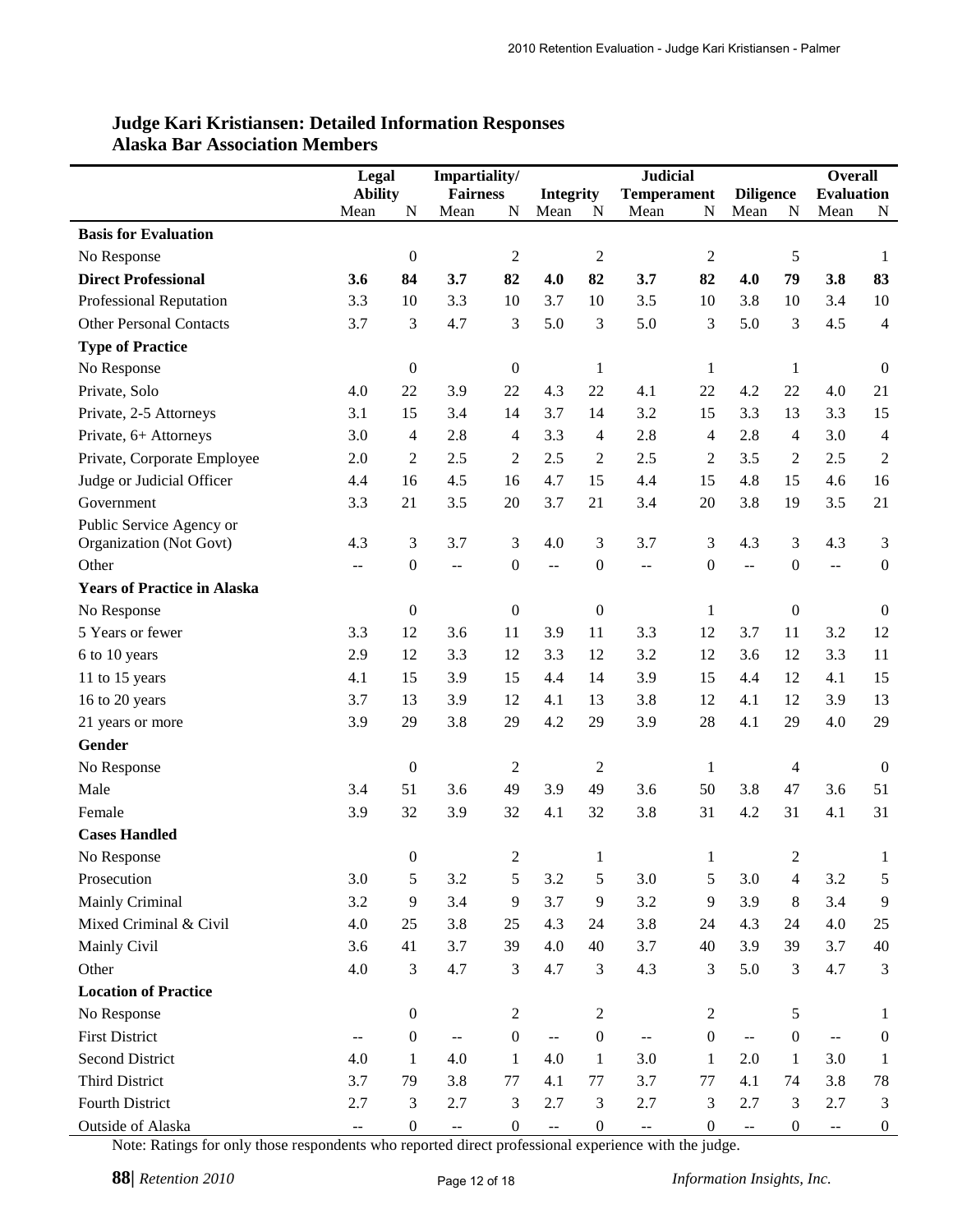# **Superior Court Judge Kari Kristiansen**

## **B. Peace and Probation Officers**

## **Demographic Description**

|                                    |                                           | N              | $\frac{0}{0}$ |
|------------------------------------|-------------------------------------------|----------------|---------------|
| <b>Type of Work</b>                |                                           |                |               |
|                                    | No Response                               | $-$            | 0.0%          |
|                                    | <b>State Law Enforcement Officer</b>      | 7              | 33.3%         |
|                                    | Municipal/Borough Law Enforcement Officer | 3              | 14.3%         |
|                                    | Village Public Safety Officer (VPSO)      | --             | 0.0%          |
|                                    | Probation/Parole Officer                  | 11             | 52.4%         |
|                                    | Other                                     | $-$            | 0.0%          |
| <b>Length of Alaska Experience</b> |                                           |                |               |
|                                    | No Response                               | --             | 0.0%          |
|                                    | 5 Years or fewer                          | 5              | 23.8%         |
|                                    | 6 to 10 years                             | 10             | 47.6%         |
|                                    | 11 to 15 years                            | $\overline{2}$ | 9.5%          |
|                                    | 16 to 20 years                            | $\overline{c}$ | 9.5%          |
|                                    | 21 years or more                          | $\overline{2}$ | 9.5%          |
| <b>Gender</b>                      |                                           |                |               |
|                                    | No Response                               | $-$            | 0.0%          |
|                                    | Male                                      | 12             | 57.1%         |
|                                    | Female                                    | 9              | 42.9%         |
| <b>Location of Work</b>            |                                           |                |               |
|                                    | No Response                               | --             | 0.0%          |
|                                    | <b>First District</b>                     |                | 0.0%          |
|                                    | <b>Second District</b>                    | $-$            | 0.0%          |
|                                    | <b>Third District</b>                     | 21             | 100%          |
|                                    | <b>Fourth District</b>                    |                | 0.0%          |
|                                    | Outside of Alaska                         | --             | 0.0%          |
| <b>Community Population</b>        |                                           |                |               |
|                                    | No Response                               | --             | 0.0%          |
|                                    | <b>Under 2,000</b>                        | $-$            | 0.0%          |
|                                    | Between 2,000 and 35,000                  | 6              | 28.6%         |
|                                    | Over 35,000                               | 15             | 71.4%         |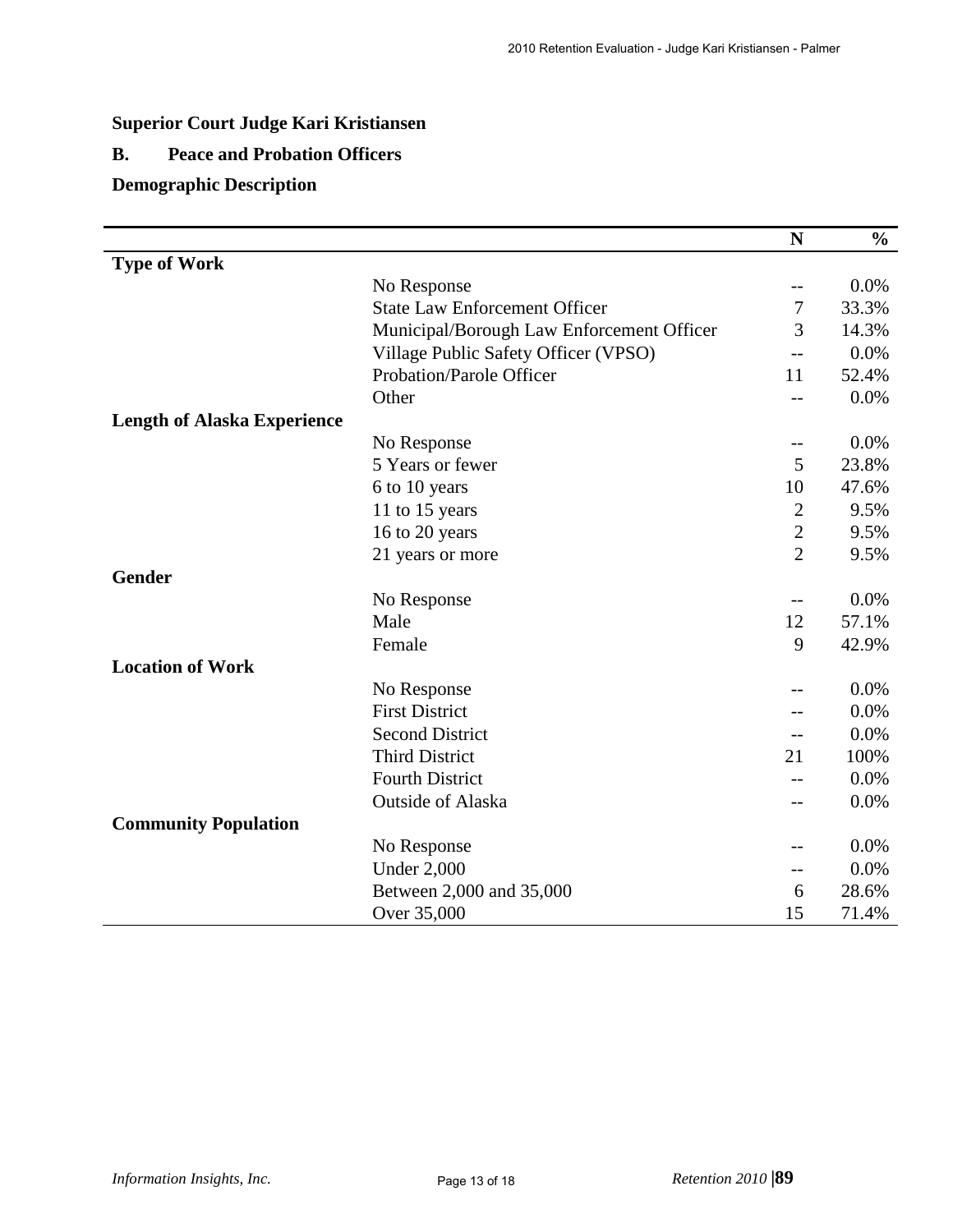## **Judge Kari Kristiansen Peace and Probation Officers**

|                                           | Impartiality/   |                  |                           |                  | <b>Judicial</b>    |                  |                                               | <b>Overall</b>   |                   |                  |
|-------------------------------------------|-----------------|------------------|---------------------------|------------------|--------------------|------------------|-----------------------------------------------|------------------|-------------------|------------------|
|                                           | <b>Fairness</b> |                  | <b>Integrity</b>          |                  | <b>Temperament</b> |                  | <b>Diligence</b>                              |                  | <b>Evaluation</b> |                  |
|                                           | Mean            | N                | Mean                      | N                | Mean               | ${\bf N}$        | Mean                                          | ${\bf N}$        | Mean              | N                |
| <b>Basis for Evaluation</b>               |                 |                  |                           |                  |                    |                  |                                               |                  |                   |                  |
| No Response                               |                 | $\boldsymbol{0}$ |                           | $\boldsymbol{2}$ |                    | $\boldsymbol{0}$ |                                               | 1                |                   | $\mathbf{0}$     |
| <b>Direct Professional</b>                | 2.6             | 19               | 2.9                       | 17               | 2.7                | 19               | 3.1                                           | 18               | 2.5               | 19               |
| Professional Reputation                   | 2.5             | $\overline{c}$   | 2.5                       | $\sqrt{2}$       | 2.5                | $\overline{c}$   | 2.5                                           | $\overline{2}$   | 2.5               | $\sqrt{2}$       |
| <b>Other Personal Contacts</b>            | $\overline{a}$  | $\boldsymbol{0}$ | $\overline{a}$            | $\boldsymbol{0}$ | $\overline{a}$     | $\boldsymbol{0}$ | $\overline{a}$                                | $\boldsymbol{0}$ | u.                | $\boldsymbol{0}$ |
| <b>Type of Work</b>                       |                 |                  |                           |                  |                    |                  |                                               |                  |                   |                  |
| No Response                               |                 | $\boldsymbol{0}$ |                           | $\boldsymbol{0}$ |                    | $\boldsymbol{0}$ |                                               | 1                |                   | $\boldsymbol{0}$ |
| <b>State Law Enforcement Officer</b>      | 2.5             | 6                | 3.2                       | 6                | 2.3                | 6                | 3.0                                           | 5                | 2.3               | 6                |
| Municipal/Borough Law Enforcement Officer | 3.5             | $\overline{c}$   | 5.0                       | $\mathbf{1}$     | 4.0                | 2                | 3.5                                           | $\overline{2}$   | 3.5               | $\overline{c}$   |
| Village Public Safety Officer (VPSO)      | $\overline{a}$  | $\boldsymbol{0}$ | $\mathbb{L}^{\mathbb{L}}$ | $\boldsymbol{0}$ | $\pm$ $\pm$        | $\boldsymbol{0}$ | $\mathbb{L}^{\mathbb{L}}$                     | $\boldsymbol{0}$ | $\mathbb{L}^2$    | $\boldsymbol{0}$ |
| Probation/Parole Officer                  | 2.5             | 11               | 2.6                       | 10               | 2.6                | 11               | 3.0                                           | 11               | 2.5               | 11               |
| Other                                     | $-$             | $\boldsymbol{0}$ | $\sim$                    | $\boldsymbol{0}$ | $-$                | $\boldsymbol{0}$ | $\mathord{\hspace{1pt}\text{--}\hspace{1pt}}$ | $\boldsymbol{0}$ | $\overline{a}$    | $\boldsymbol{0}$ |
| <b>Length of Experience</b>               |                 |                  |                           |                  |                    |                  |                                               |                  |                   |                  |
| No Response                               |                 | $\boldsymbol{0}$ |                           | $\boldsymbol{0}$ |                    | $\boldsymbol{0}$ |                                               | 1                |                   | $\boldsymbol{0}$ |
| 5 Years or fewer                          | 1.6             | 5                | 2.3                       | $\overline{4}$   | 2.0                | 5                | 2.4                                           | 5                | 1.8               | 5                |
| 6 to 10 years                             | 2.7             | 9                | 3.0                       | $\,8\,$          | 2.8                | 9                | 3.1                                           | $\overline{9}$   | 2.6               | 9                |
| 11 to 15 years                            | 5.0             | $\mathbf{1}$     | 5.0                       | $\mathbf{1}$     | 4.0                | 1                | 5.0                                           | 1                | 5.0               | $\mathbf{1}$     |
| 16 to 20 years                            | 2.5             | $\overline{c}$   | 2.0                       | $\sqrt{2}$       | 3.0                | $\mathbf{2}$     | 3.0                                           | 1                | 2.0               | $\boldsymbol{2}$ |
| 21 years or more                          | 3.5             | $\overline{c}$   | 4.0                       | $\sqrt{2}$       | 3.0                | $\overline{c}$   | 3.5                                           | $\overline{2}$   | 3.5               | $\overline{2}$   |
| Gender                                    |                 |                  |                           |                  |                    |                  |                                               |                  |                   |                  |
| No Response                               |                 | $\boldsymbol{0}$ |                           | $\mathbf{1}$     |                    | $\boldsymbol{0}$ |                                               | 1                |                   | $\boldsymbol{0}$ |
| Male                                      | 2.5             | 11               | 3.0                       | 10               | 2.55               | 11               | 2.9                                           | 10               | 2.4               | 11               |
| Female                                    | 2.8             | $\,8\,$          | 2.9                       | 7                | 2.9                | 8                | 3.3                                           | $\,8\,$          | 2.8               | 8                |
| <b>Location of Work</b>                   |                 |                  |                           |                  |                    |                  |                                               |                  |                   |                  |
| No Response                               |                 | $\boldsymbol{0}$ |                           | $\overline{c}$   |                    | 0                |                                               | 1                |                   | $\boldsymbol{0}$ |
| <b>First District</b>                     |                 | $\boldsymbol{0}$ | $\overline{a}$            | $\boldsymbol{0}$ | --                 | $\boldsymbol{0}$ | $\overline{a}$                                | $\boldsymbol{0}$ | $-$               | $\boldsymbol{0}$ |
| <b>Second District</b>                    | $-$             | $\boldsymbol{0}$ | $\overline{\phantom{m}}$  | $\boldsymbol{0}$ | --                 | $\boldsymbol{0}$ | $\sim$ $-$                                    | $\boldsymbol{0}$ | $\sim$ $\sim$     | $\boldsymbol{0}$ |
| <b>Third District</b>                     | 2.6             | 19               | 2.9                       | 17               | 2.7                | 19               | 3.1                                           | 18               | 2.5               | 19               |
| Fourth District                           |                 | $\boldsymbol{0}$ |                           | $\boldsymbol{0}$ |                    | 0                |                                               | $\overline{0}$   |                   | $\boldsymbol{0}$ |
| Outside of Alaska                         |                 | $\boldsymbol{0}$ | $-$                       | $\boldsymbol{0}$ | $-$                | $\boldsymbol{0}$ | $\overline{a}$                                | $\mathbf{0}$     | $-$               | $\boldsymbol{0}$ |
| <b>Community Population</b>               |                 |                  |                           |                  |                    |                  |                                               |                  |                   |                  |
| No Response                               |                 | $\boldsymbol{0}$ |                           | $\mathbf{1}$     |                    | $\boldsymbol{0}$ |                                               | $\boldsymbol{0}$ |                   | $\boldsymbol{0}$ |
| <b>Under 2,000</b>                        | --              | $\boldsymbol{0}$ | $- -$                     | $\boldsymbol{0}$ | --                 | $\boldsymbol{0}$ | $- -$                                         | $\boldsymbol{0}$ |                   | $\boldsymbol{0}$ |
| Between 2,000 and 35,000                  | 2.8             | $\sqrt{6}$       | 3.4                       | $\sqrt{5}$       | 3.3                | $\sqrt{6}$       | 3.0                                           | 6                | 2.8               | 6                |
| Over 35,000                               | $2.5\,$         | 13               | $2.8\,$                   | 12               | 2.4                | 13               | 3.1                                           | 12               | 2.4               | 13               |

Note: Ratings for only those respondents who reported direct professional experience with the judge.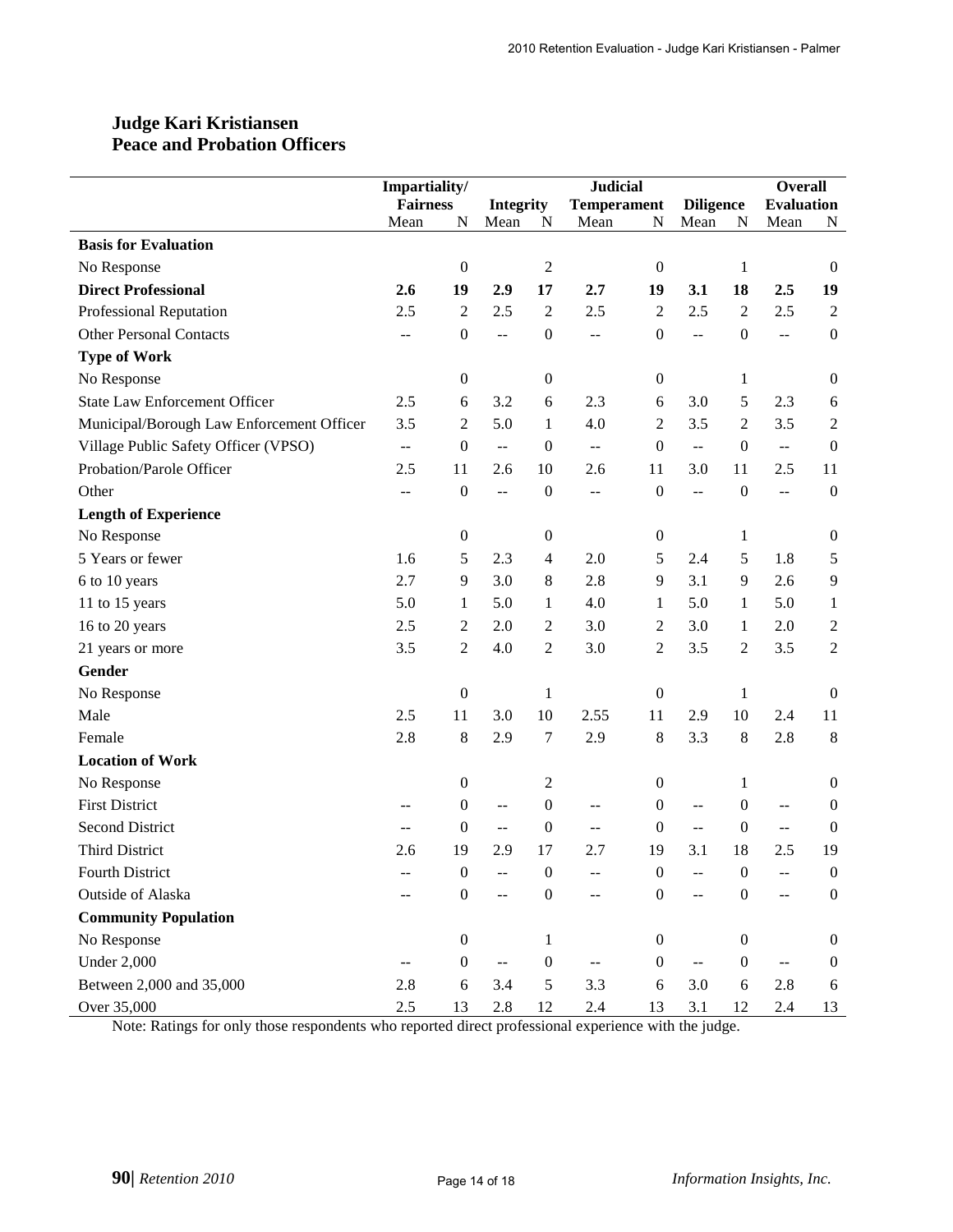# **Superior Court Judge Kari Kristiansen**

# **C. Social Workers, Guardians ad Litem, and CASA Volunteers**

# **Demographic Description**

|                                    |                          | ${\bf N}$         | $\frac{0}{0}$ |
|------------------------------------|--------------------------|-------------------|---------------|
| <b>Type of Work</b>                |                          |                   |               |
|                                    | No Response              | $\qquad \qquad -$ | 0.0%          |
|                                    | Social Worker            | $\overline{2}$    | 33.3%         |
|                                    | Guardian ad Litem        | $\mathbf{1}$      | 16.7%         |
|                                    | <b>CASA Volunteer</b>    | 3                 | 50.0%         |
|                                    | Other                    | --                | 0.0%          |
| <b>Length of Alaska Experience</b> |                          |                   |               |
|                                    | No Response              | --                | 0.0%          |
|                                    | 5 Years or fewer         | $\overline{c}$    | 33.3%         |
|                                    | 6 to 10 years            | 3                 | 50.0%         |
|                                    | 11 to 15 years           |                   | 0.0%          |
|                                    | 16 to 20 years           | $-$               | 0.0%          |
|                                    | 21 years or more         | $\mathbf{1}$      | 16.7%         |
| Gender                             |                          |                   |               |
|                                    | No Response              | $\mathbf{1}$      | 16.7%         |
|                                    | Male                     | $-$               | 0.0%          |
|                                    | Female                   | 5                 | 83.3%         |
| <b>Location of Work</b>            |                          |                   |               |
|                                    | No Response              |                   | 0.0%          |
|                                    | <b>First District</b>    |                   | 0.0%          |
|                                    | <b>Second District</b>   | $-$               | 0.0%          |
|                                    | <b>Third District</b>    | 6                 | 100%          |
|                                    | <b>Fourth District</b>   |                   | 0.0%          |
|                                    | <b>Outside of Alaska</b> |                   | 0.0%          |
| <b>Community Population</b>        |                          |                   |               |
|                                    | No Response              |                   | 0.0%          |
|                                    | <b>Under 2,000</b>       | $\qquad \qquad -$ | 0.0%          |
|                                    | Between 2,000 and 35,000 | 3                 | 50.0%         |
|                                    | Over 35,000              | 3                 | 50.0%         |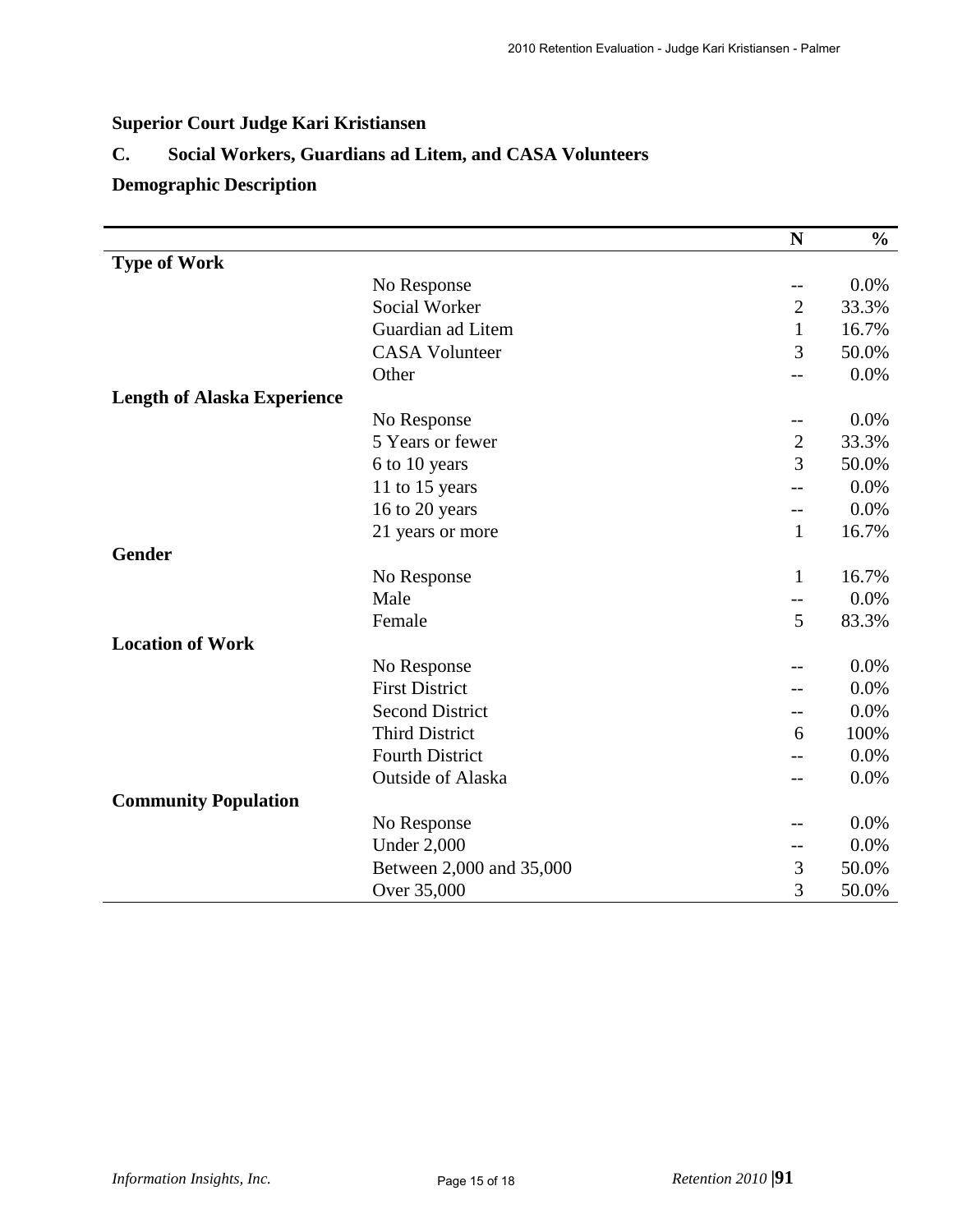|                                | Impartiality/            |                  |                          |                  | <b>Judicial</b>    | <b>Overall</b>   |                          |                  |                          |                  |
|--------------------------------|--------------------------|------------------|--------------------------|------------------|--------------------|------------------|--------------------------|------------------|--------------------------|------------------|
|                                | <b>Fairness</b>          |                  | <b>Integrity</b>         |                  | <b>Temperament</b> |                  | <b>Diligence</b>         |                  | <b>Evaluation</b>        |                  |
|                                | Mean                     | N                | Mean                     | N                | Mean               | N                | Mean                     | N                | Mean                     | ${\bf N}$        |
| <b>Basis for Evaluation</b>    |                          |                  |                          |                  |                    |                  |                          |                  |                          |                  |
| No Response                    |                          | $\boldsymbol{0}$ |                          | $\boldsymbol{0}$ |                    | $\boldsymbol{0}$ |                          | $\boldsymbol{0}$ |                          | $\boldsymbol{0}$ |
| <b>Direct Professional</b>     | 3.8                      | 5                | 4.6                      | 5                | 4.0                | 5                | 4.6                      | 5                | 4.0                      | 5                |
| Professional Reputation        | 3.0                      | $\mathbf{1}$     | 3.0                      | 1                | 3.0                | 1                | 3.0                      | 1                | 3.0                      | $\mathbf{1}$     |
| <b>Other Personal Contacts</b> | $\overline{a}$           | $\mathbf{0}$     | ц.,                      | $\boldsymbol{0}$ | $\overline{a}$     | $\mathbf{0}$     | $\overline{a}$           | $\mathbf{0}$     | $\overline{a}$           | $\mathbf{0}$     |
| <b>Type of Work</b>            |                          |                  |                          |                  |                    |                  |                          |                  |                          |                  |
| No Response                    |                          | $\boldsymbol{0}$ |                          | $\boldsymbol{0}$ |                    | $\boldsymbol{0}$ |                          | $\boldsymbol{0}$ |                          | $\boldsymbol{0}$ |
| Social Worker                  | 3.0                      | $\overline{2}$   | 4.5                      | $\overline{2}$   | 3.5                | $\overline{2}$   | 5.0                      | $\overline{2}$   | 3.5                      | $\overline{2}$   |
| Guardian ad Litem              | 4.0                      | $\mathbf{1}$     | 5.0                      | $\mathbf{1}$     | 4.0                | $\mathbf{1}$     | 4.0                      | $\mathbf{1}$     | 4.0                      | $\mathbf{1}$     |
| <b>CASA Volunteer</b>          | 4.5                      | $\overline{2}$   | 4.5                      | $\overline{2}$   | 4.5                | $\overline{2}$   | 4.5                      | $\overline{2}$   | 4.5                      | $\overline{2}$   |
| <b>Length of Experience</b>    |                          |                  |                          |                  |                    |                  |                          |                  |                          |                  |
| No Response                    |                          | $\boldsymbol{0}$ |                          | $\boldsymbol{0}$ |                    | $\boldsymbol{0}$ |                          | 0                |                          | $\theta$         |
| 5 Years or fewer               | 4.5                      | $\overline{2}$   | 4.5                      | $\overline{2}$   | 4.5                | 2                | 4.5                      | $\overline{2}$   | 4.5                      | $\overline{2}$   |
| 6 to 10 years                  | 3.0                      | $\overline{2}$   | 4.5                      | $\overline{2}$   | 3.5                | $\overline{2}$   | 5.0                      | $\overline{2}$   | 3.5                      | $\overline{2}$   |
| 11 to 15 years                 | $-$                      | $\boldsymbol{0}$ | $\overline{\phantom{a}}$ | $\boldsymbol{0}$ | $-$                | $\boldsymbol{0}$ | $\mathbf{L}$             | $\boldsymbol{0}$ | $\overline{a}$           | $\boldsymbol{0}$ |
| 16 to 20 years                 | $-$                      | $\boldsymbol{0}$ | ц.,                      | $\boldsymbol{0}$ | $-$                | $\boldsymbol{0}$ | $\overline{a}$           | $\boldsymbol{0}$ | $\overline{a}$           | $\boldsymbol{0}$ |
| 21 years or more               | 4.0                      | $\mathbf{1}$     | 5.0                      | $\mathbf{1}$     | 4.0                | $\mathbf{1}$     | 4.0                      | $\mathbf{1}$     | 4.0                      | $\mathbf{1}$     |
| <b>Gender</b>                  |                          |                  |                          |                  |                    |                  |                          |                  |                          |                  |
| No Response                    |                          | $\boldsymbol{0}$ |                          | $\boldsymbol{0}$ |                    | $\boldsymbol{0}$ |                          | $\boldsymbol{0}$ |                          | $\boldsymbol{0}$ |
| Male                           | $\overline{\phantom{m}}$ | $\boldsymbol{0}$ | $\overline{a}$           | $\boldsymbol{0}$ | $\overline{a}$     | $\boldsymbol{0}$ | $\overline{\phantom{a}}$ | $\overline{0}$   | $\overline{\phantom{a}}$ | $\boldsymbol{0}$ |
| Female                         | 4.0                      | 4                | 4.8                      | $\overline{4}$   | 4.3                | $\overline{4}$   | 4.5                      | $\overline{4}$   | 4.3                      | $\overline{4}$   |
| <b>Location of Work</b>        |                          |                  |                          |                  |                    |                  |                          |                  |                          |                  |
| No Response                    |                          | $\boldsymbol{0}$ |                          | $\boldsymbol{0}$ |                    | $\mathbf{0}$     |                          | $\overline{0}$   |                          | $\boldsymbol{0}$ |
| <b>First District</b>          | --                       | $\boldsymbol{0}$ | --                       | $\boldsymbol{0}$ | --                 | $\boldsymbol{0}$ | $\mathbf{u}$             | $\Omega$         | $\overline{a}$           | $\boldsymbol{0}$ |
| <b>Second District</b>         |                          | $\boldsymbol{0}$ | 44                       | $\boldsymbol{0}$ | $-$                | $\boldsymbol{0}$ | $\overline{a}$           | $\Omega$         | L.                       | $\boldsymbol{0}$ |
| <b>Third District</b>          | 3.8                      | 5                | 4.6                      | 5                | 4.0                | 5                | 4.6                      | 5                | 4.0                      | 5                |
| <b>Fourth District</b>         | $-$                      | $\boldsymbol{0}$ | $-$                      | $\boldsymbol{0}$ | $- -$              | $\boldsymbol{0}$ | $\overline{\phantom{m}}$ | $\boldsymbol{0}$ | $- -$                    | $\boldsymbol{0}$ |
| Outside of Alaska              | $-$                      | $\boldsymbol{0}$ | --                       | $\boldsymbol{0}$ | --                 | $\boldsymbol{0}$ | $-$                      | $\boldsymbol{0}$ | --                       | $\boldsymbol{0}$ |
| <b>Community Population</b>    |                          |                  |                          |                  |                    |                  |                          |                  |                          |                  |
| No Response                    |                          | 0                |                          | $\theta$         |                    | $\theta$         |                          | 0                |                          | $\theta$         |
| <b>Under 2,000</b>             | $\overline{a}$           | $\boldsymbol{0}$ | $\overline{a}$           | $\mathbf{0}$     | $\mathbf{u}$       | $\mathbf{0}$     | $\mathbf{u}$             | $\overline{0}$   | $\mathbf{u}$             | $\overline{0}$   |
| Between 2,000 and 35,000       | 4.0                      | 3                | 4.3                      | 3                | 4.0                | 3                | 4.7                      | 3                | 4.0                      | $\mathfrak{Z}$   |
| Over 35,000                    | 3.5                      | $\overline{2}$   | 5.0                      | $\overline{2}$   | 4.0                | $\overline{2}$   | 4.5                      | $\overline{2}$   | 4.0                      | $\overline{2}$   |

## **Judge Kari Kristiansen Social Workers, Guardians ad Litem, and CASA Volunteers**

Note: Ratings for only those respondents who reported direct professional experience with the judge.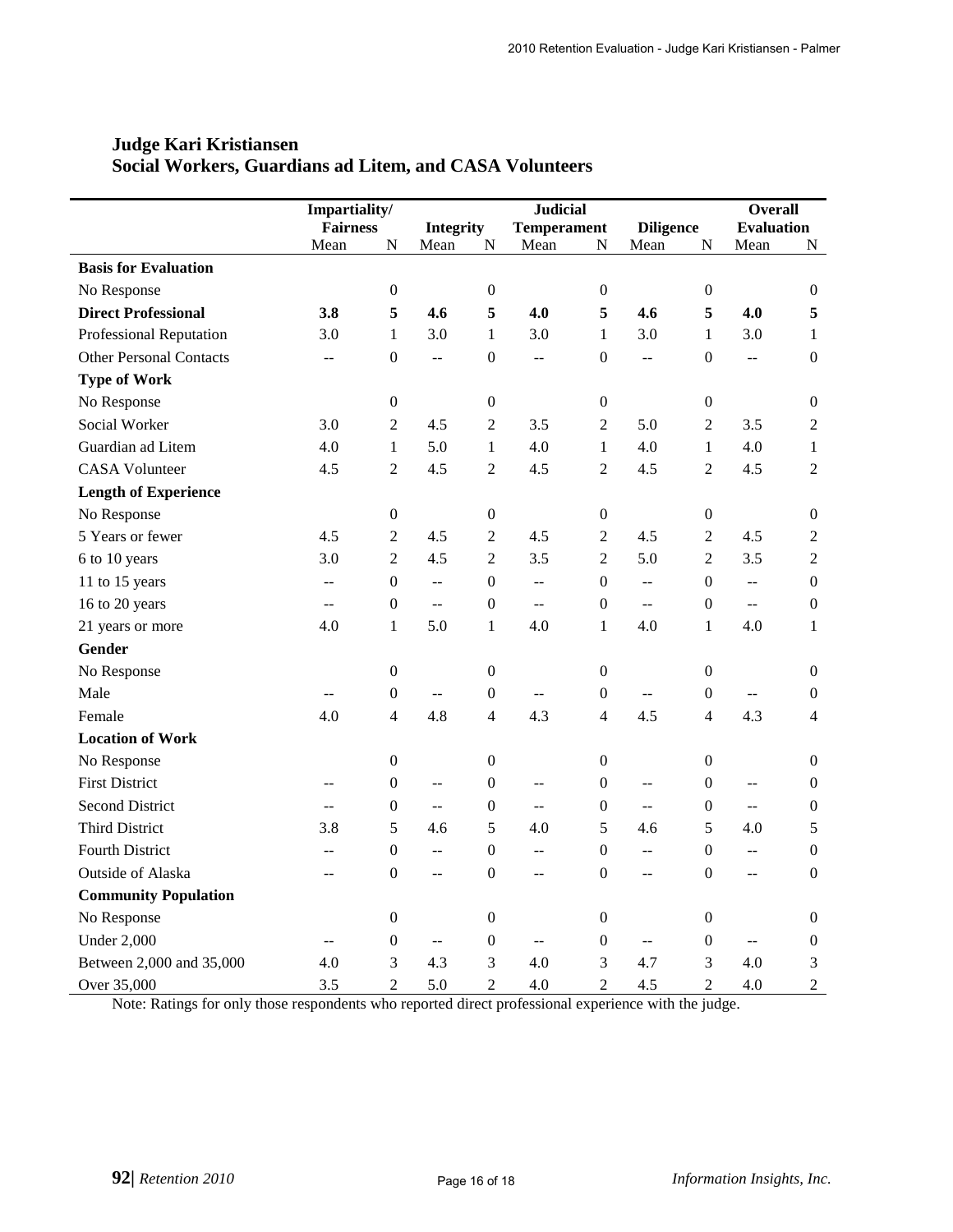| <b>Juror Survey Results</b><br><b>2010 Retention Evaluation</b><br>Kari Kristiansen |             |                                                                                                                                |     |     |    |       |   |       |          |       |                           |     |
|-------------------------------------------------------------------------------------|-------------|--------------------------------------------------------------------------------------------------------------------------------|-----|-----|----|-------|---|-------|----------|-------|---------------------------|-----|
| <b>Distribution of Ratings</b>                                                      |             |                                                                                                                                |     |     |    |       |   |       |          |       |                           |     |
| <b>Survey Category</b>                                                              | <b>Mean</b> | <b>Excellent</b><br><b>Deficient</b><br>Poor<br>Good<br>Acceptable<br>%<br>%<br>%<br>℅<br>%<br>(n)<br>(n)<br>(n)<br>(n)<br>(n) |     |     |    |       |   |       |          |       | Total<br><b>Responses</b> |     |
| <b>Impartiality/Fairness</b>                                                        | 4.8         | 85%                                                                                                                            | 99  | 12% | 14 | 3%    | 3 | 0%    | 0        | 0%    | 0                         | 116 |
| <b>Respectful/Courteous</b>                                                         | 4.9         | 90%                                                                                                                            | 104 | 9%  | 10 | 2%    | 2 | $0\%$ | $\Omega$ | $0\%$ | $\Omega$                  | 116 |
| <b>Attentive during Proceedings</b>                                                 | 4.8         | 84%                                                                                                                            | 97  | 13% | 15 | 3%    | 4 | $0\%$ | 0        | $0\%$ | 0                         | 116 |
| <b>Control over Proceedings</b>                                                     | 4.9         | 86%                                                                                                                            | 100 | 13% | 15 | $1\%$ | 1 | $0\%$ | $\Omega$ | $0\%$ | $\Omega$                  | 116 |
| Intelligence/Skill as a Judge                                                       | 4.8         | 84%                                                                                                                            | 97  | 15% | 17 | 2%    | 2 | $0\%$ | 0        | $0\%$ | 0                         | 116 |
| <b>Overall Evaluation</b>                                                           | 4.8         | 86%                                                                                                                            | 100 | 12% | 14 | 2%    | 2 | $0\%$ | 0        | $0\%$ | 0                         | 116 |